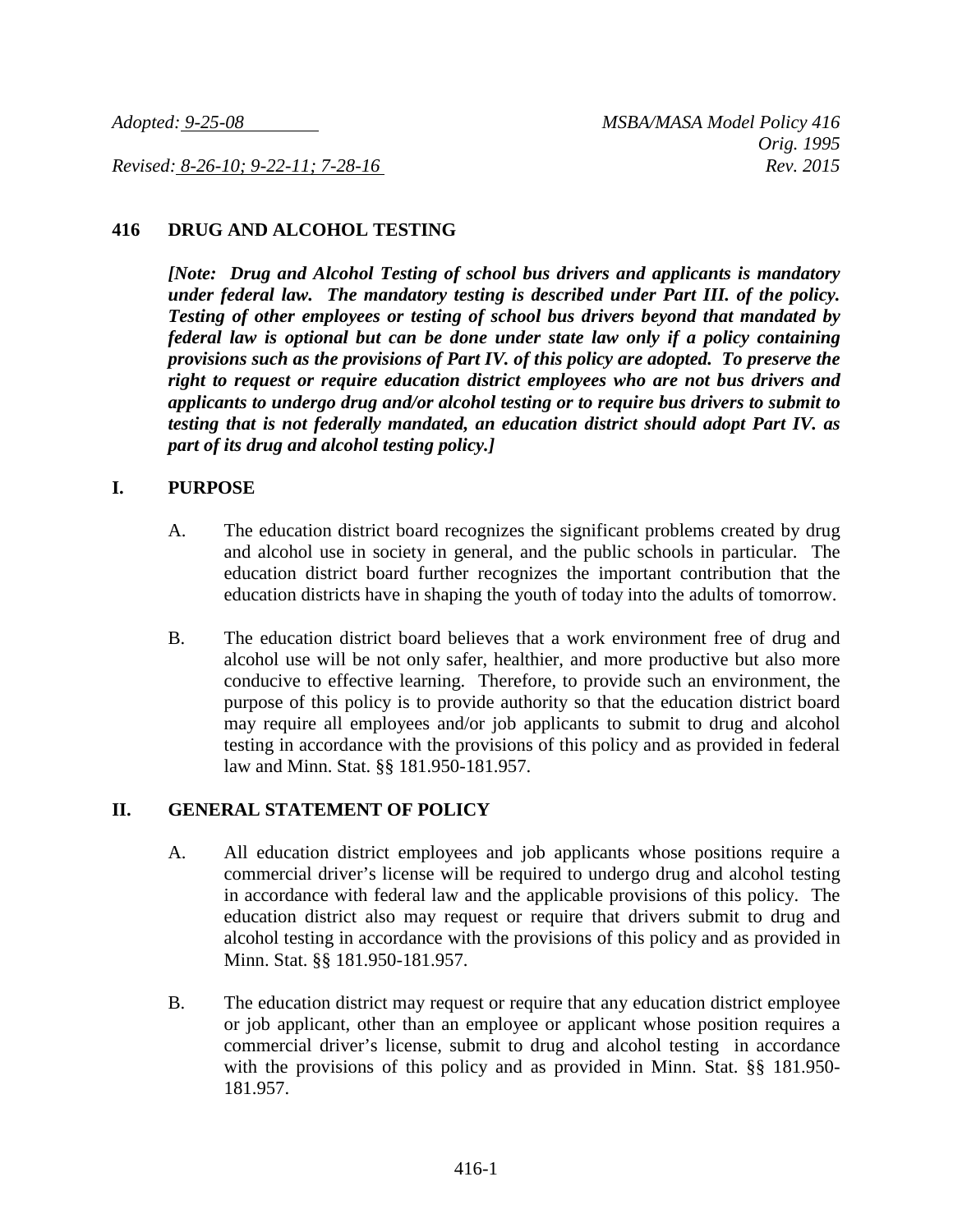- C. The use, possession, sale, purchase, transfer, or dispensing of any drugs not medically prescribed, including medical cannabis, regardless of whether it has been prescribed for the employee, is prohibited on education district property (which includes education district vehicles), while operating education district vehicles or equipment, and at any education district-sponsored program or event. Use of drugs which are not medically prescribed, including medical cannabis, regardless of whether it has been prescribed for the employee, is also prohibited throughout the school or work day, including lunch or other breaks, whether or not the employee is on or off education district property. Employees under the influence of drugs which are not medically prescribed are prohibited from entering or remaining on education district property.
- D. The use, possession, sale, purchase, transfer, or dispensing of alcohol is prohibited on education district property (which includes education district vehicles), while operating education district vehicles or equipment, and at any education districtsponsored program or event. Use of alcohol is also prohibited throughout the school or work day, including lunch or other breaks, whether or not the employee is on or off education district property. Employees under the influence of alcohol are prohibited from entering or remaining on education district property.
- E. Any employee who violates this section shall be subject to discipline which includes, but is not limited to, immediate suspension without pay and immediate discharge.

# **III. FEDERALLY MANDATED DRUG AND ALCOHOL TESTING FOR SCHOOL BUS DRIVERS**

# A. General Statement of Policy

All persons subject to commercial driver's license requirements shall be tested for alcohol, marijuana (including medical cannabis), cocaine, amphetamines, opiates (including heroin), and phencyclidine (PCP), pursuant to federal law. Drivers who test positive for alcohol or drugs shall be subject to disciplinary action, which may include termination of employment.

# B. Definitions

- 1. "Actual Knowledge" means actual knowledge by the education district that a driver has used alcohol or controlled substances based on: (a) direct observation of the employee's use (not observation of behavior sufficient to warrant reasonable suspicion testing); (b) information provided by a previous employer; (c) a traffic citation; or (d) an employee's admission, except when made in connection with a qualified employee self-admission program.
- 2. "Alcohol Screening Device" (ASD) means a breath or saliva device, other than an Evidential Breath Testing Device (EBT), that is approved by the National Highway Traffic Safety Administration and placed on its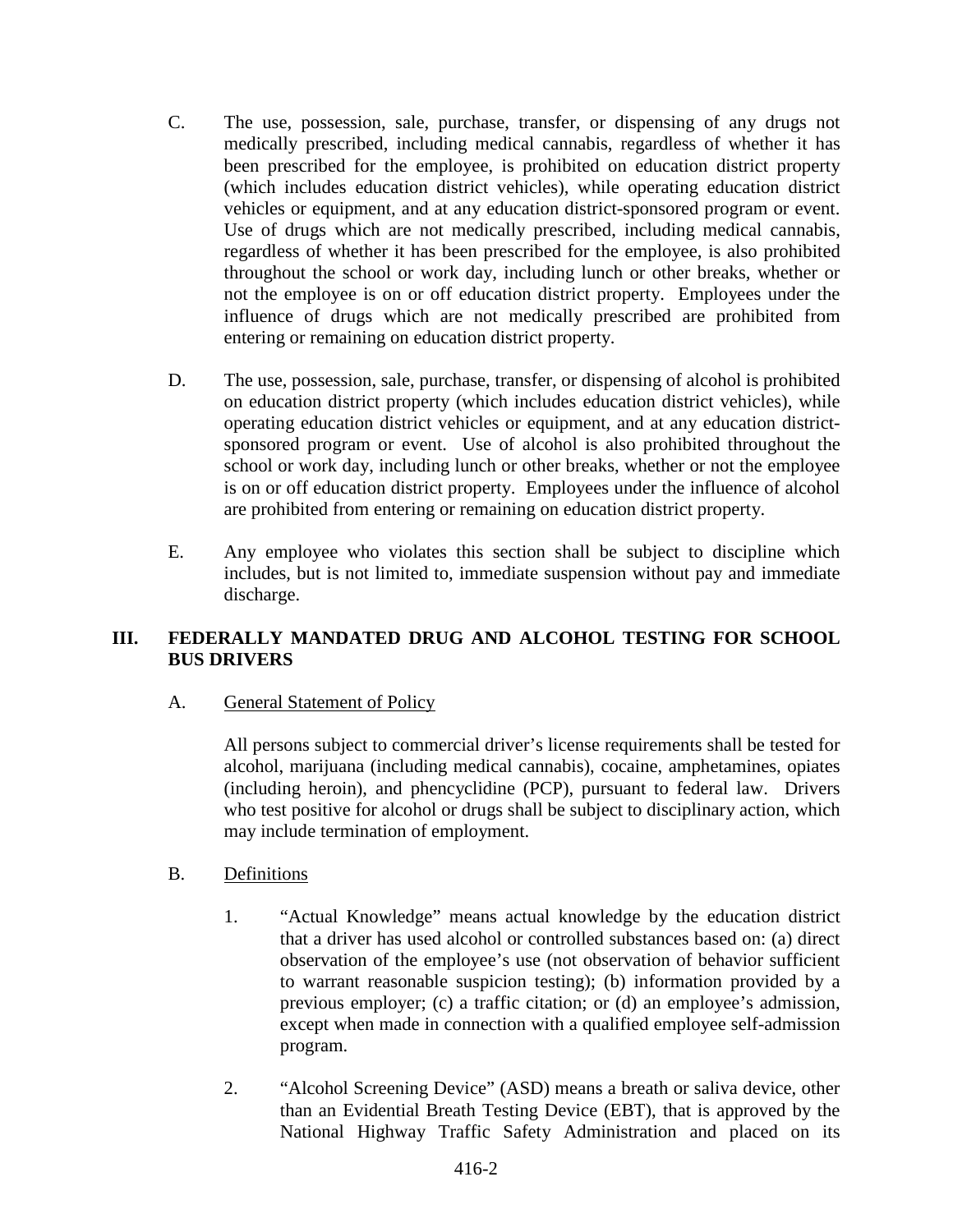Conforming Products List for such devices.

- 3. "Breath Alcohol Technician" (BAT) means an individual who instructs and assists individuals in the alcohol testing process and who operates the EBT.
- 4. "Commercial Motor Vehicle" (CMV) includes a vehicle which is designed to transport 16 or more passengers, including the driver.
- 5. "Designated Employer Representative" (DER) means a designated education district representative authorized to take immediate action to remove employees from safety-sensitive duties, to make required decisions in the testing and evaluation process, and to receive test results and other communications for the education district.
- 6. "Department of Transportation" (DOT) means United States Department of Transportation.
- 7. "Driver" is any person who operates a CMV, including full-time, regularly employed drivers, casual, intermittent or occasional drivers, leased drivers, and independent owner-operator contractors.
- 8. "Evidential Breath Testing Device" (EBT) means a device approved by the National Highway Traffic Safety Administration for the evidentiary testing of breath for alcohol concentration and placed on its Conforming Products List for such devices.
- 9. "Medical Review Officer" (MRO) means a licensed physician responsible for receiving and reviewing laboratory results generated by the education district's drug testing program and for evaluating medical explanations for certain drug tests.
- 10. "Refusal to Submit" (to an alcohol or controlled substances test) means that a driver: (a) fails to appear for any test within a reasonable time, as determined by the education district, consistent with applicable DOT regulations, after being directed to do so; (b) fails to remain at the testing site until the testing process is complete; (c) fails to provide a urine specimen or an adequate amount of saliva or breath for any DOT drug or alcohol test; (d) fails to permit the observation or monitoring of the driver's provision of a specimen in the case of a directly observed or monitored collection in a drug test; (e) fails to provide a sufficient breath specimen or sufficient amount of urine when directed and a determination has been made that no adequate medical explanation for the failure exists; (f) fails or declines to take an additional test as directed; (g) fails to undergo a medical examination or evaluation, as directed by the MRO or the DER; (h) fails to cooperate with any part of the testing process (e.g., refuses to empty pockets when so directed by the collector, behaves in a confrontational way that disrupts the collection process, fails to wash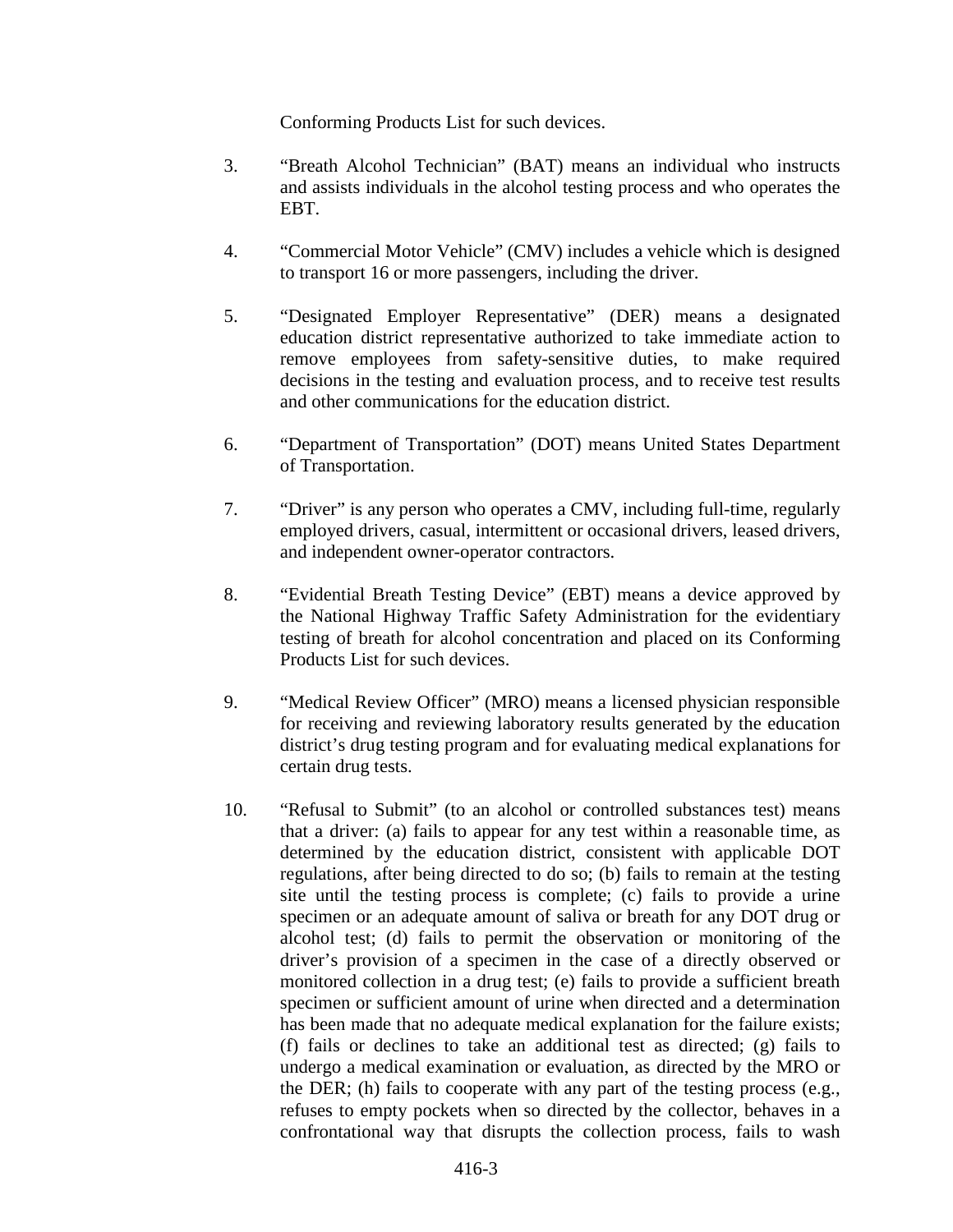hands after being directed to do so by the collector, fails to sign the certification on the forms); (i) fails to follow the observer's instructions, in an observed collection, to raise the driver's clothing above the waist, lower clothing and underpants, and to turn around to permit the observer to determine if the driver has any type of prosthetic or other device that could be used to interfere with the collection process; (j) possesses or wears a prosthetic or other device that could be used to interfere with the collection process; (k) admits to the collector or MRO that the driver adulterated or substituted the specimen; or (l) is reported by the MRO as having a verified adulterated or substituted test result. An applicant who fails to appear for a pre-employment test, who leaves the testing site before the pre-employment testing process commences, or who does not provide a urine specimen because he or she has left before it commences is not deemed to have refused to submit to testing.

- 11. "Safety-sensitive functions" are on-duty functions from the time the driver begins work or is required to be in readiness to work until relieved from work, and include such functions as driving, loading and unloading vehicles, or supervising or assisting in the loading or unloading of vehicles, servicing, repairing, obtaining assistance to repair, or remaining in attendance during the repair of a disabled vehicle.
- 12. "Screening Test Technician" (STT) means anyone who instructs and assists individuals in the alcohol testing process and operates an ASD.
- 13. "Stand Down" means to temporarily remove an employee from performing safety-sensitive functions after a laboratory reports a confirmed positive, an adulterated, or a substituted test result but before the MRO completes the verification process.
- 14. "Substance Abuse Professional" (SAP) means a qualified person who evaluates employees who have violated a DOT drug and alcohol regulation and makes recommendations concerning education, treatment, follow-up testing, and aftercare.
- C. Policy and Educational Materials

*[Note: The federal regulations require that education districts provide materials to bus drivers explaining the education district's policies and procedures and the federal requirements with respect to the mandatory drug and alcohol testing of bus drivers. 49 C.F.R. § 382.601. Almost all of the required information is contained within this model policy. Additional materials to be provided to employees are described in Paragraph 2. of this Section C.]*

1. The education district shall provide a copy of this policy and procedures to each driver prior to the start of its alcohol and drug testing program and to each driver subsequently hired or transferred into a position requiring driving of a CMV.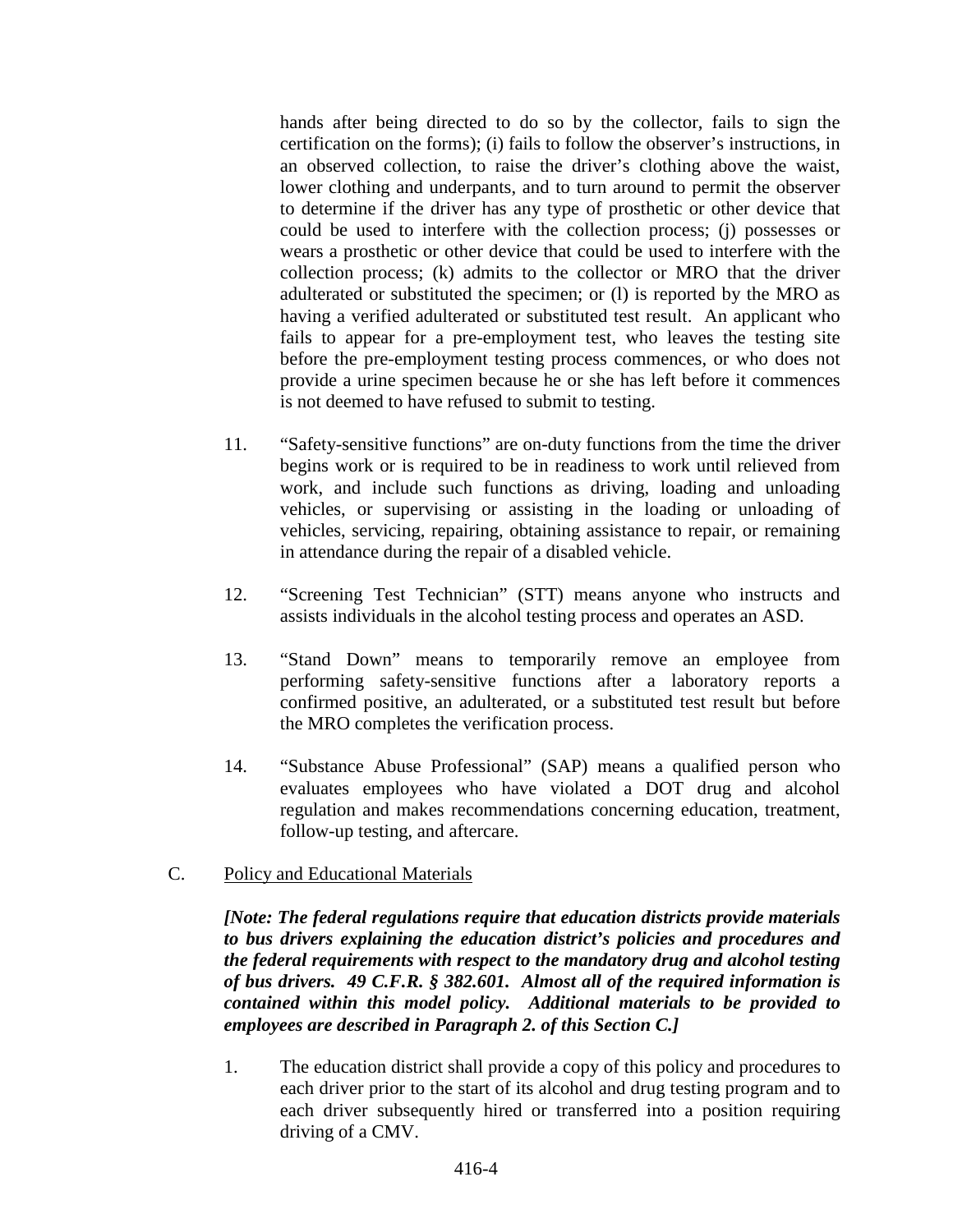- 2. The education district shall provide to each driver information concerning the effects of alcohol and controlled substances use on an individual's health, work, and personal life; signs and symptoms of an alcohol or drug problem; and available methods of intervening when an alcohol or drug problem is suspected, including confrontation, referral to an employee assistance program, and/or referral to management.
- 3. The education district shall provide written notice to representatives of employee organizations that the information described above is available.
- 4. The education district shall require each driver to sign a statement certifying that he or she has received a copy of the policy and materials. This statement should be in the form of Attachment A to this policy. The education district will maintain the original signed certificate and will provide a copy to the driver if the driver so requests.

*[Note: The federal regulations require an education district to obtain a signed statement from each driver certifying that he or she has received a copy of these materials. 49 C.F.R. § 382.601(d). The original signed certificate must be maintained by the education district and a copy may be provided to the driver.]*

# D. Alcohol and Controlled Substances Testing Program Manager

*[Note: Education districts are required by the federal regulations to designate a person to answer driver questions about the policy and the education materials described in Section C. above and to notify the drivers of the designation. 49 C.F.R. § 382.601(b)(1).]*

- 1. The program manager will coordinate the implementation, direction, and administration of the alcohol and controlled substances testing policy for bus drivers. The program manager is the principal contact for the collection site, the testing laboratory, the MRO, the BAT, the SAP, and the person submitting to the test. Employee questions concerning this policy shall be directed to the program manager.
- 2. The education district shall designate a program manager and provide written notice of the designation to each driver along with this policy.

# E. Specific Prohibitions for Drivers

# *[Note: The specific prohibitions for drivers are contained, in large part, in 49 C.F.R. §§ 382.201-382.215.]*

1. Alcohol Concentration. No driver shall report for duty or remain on duty requiring the performance of safety-sensitive functions while having an alcohol concentration of 0.04 or greater. Drivers who test greater than 0.04 will be taken out of service and will be subject to evaluation by a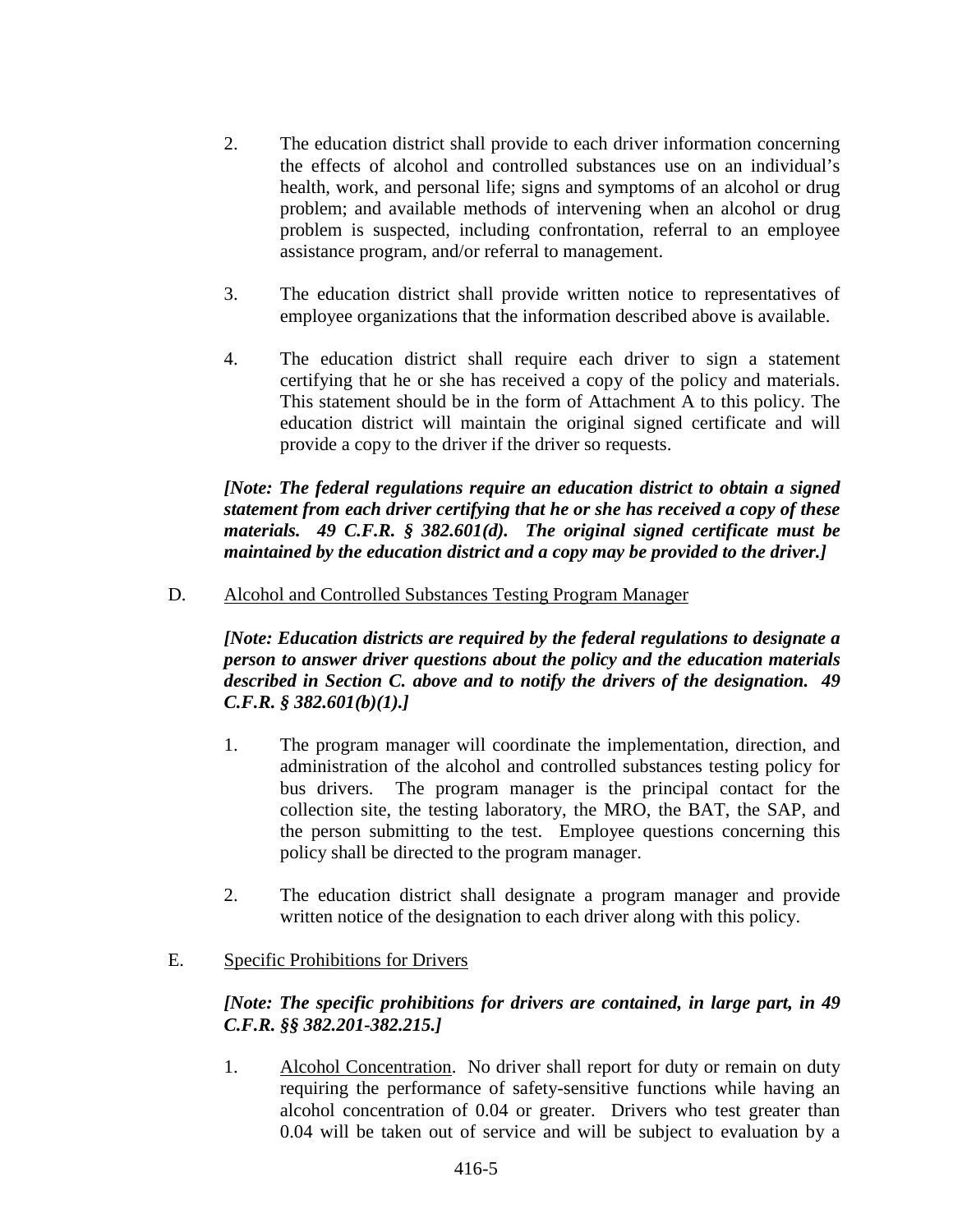professional and retesting at the driver's expense.

- 2. Alcohol Possession. No driver shall be on duty or operate a CMV while the driver possesses alcohol.
- 3. On-Duty Use. No driver shall use alcohol while performing safetysensitive functions.
- 4. Pre-Duty Use. No driver shall perform safety-sensitive functions within four (4) hours after using alcohol.
- 5. Use Following an Accident. No driver required to take a post-accident test shall use alcohol for eight (8) hours following the accident, or until he or she undergoes a post-accident alcohol test, whichever occurs first.
- 6. Refusal to Submit to a Required Test. No driver shall refuse to submit to an alcohol or controlled substances test required by post-accident, random, reasonable suspicion, return-to-duty, or follow-up testing requirements. A verified adulterated or substituted drug test shall be considered a refusal to test.
- 7. Use of Controlled Substances. No driver shall report for duty or remain on duty requiring the performance of safety-sensitive functions when the driver uses any controlled substance, except when the use is pursuant to instructions (which have been presented to the education district) from a licensed physician who has advised the driver that the substance does not adversely affect the driver's ability to safely operate a CMV. Controlled substance includes medical cannabis, regardless of whether the driver is enrolled in the state registry program.
- 8. Positive, Adulterated, or Substituted Test for Controlled Substance. No driver shall report for duty, remain on duty, or perform a safety-sensitive function if the driver tests positive for controlled substances, including medical cannabis, or has adulterated or substituted a test specimen for controlled substances.
- 9. General Prohibition. Drivers are also subject to the general policies and procedures of the education district which prohibit the possession, transfer, sale, exchange, reporting to work under the influence of drugs or alcohol, and consumption of drugs or alcohol while at work or while on education district premises or operating any education district vehicle, machinery, or equipment.
- F. Other Alcohol-Related Conduct

*[Note: Consequences for drivers engaging in alcohol-related conduct are described in the federal regulations. 49 C.F.R. § 382.505.]*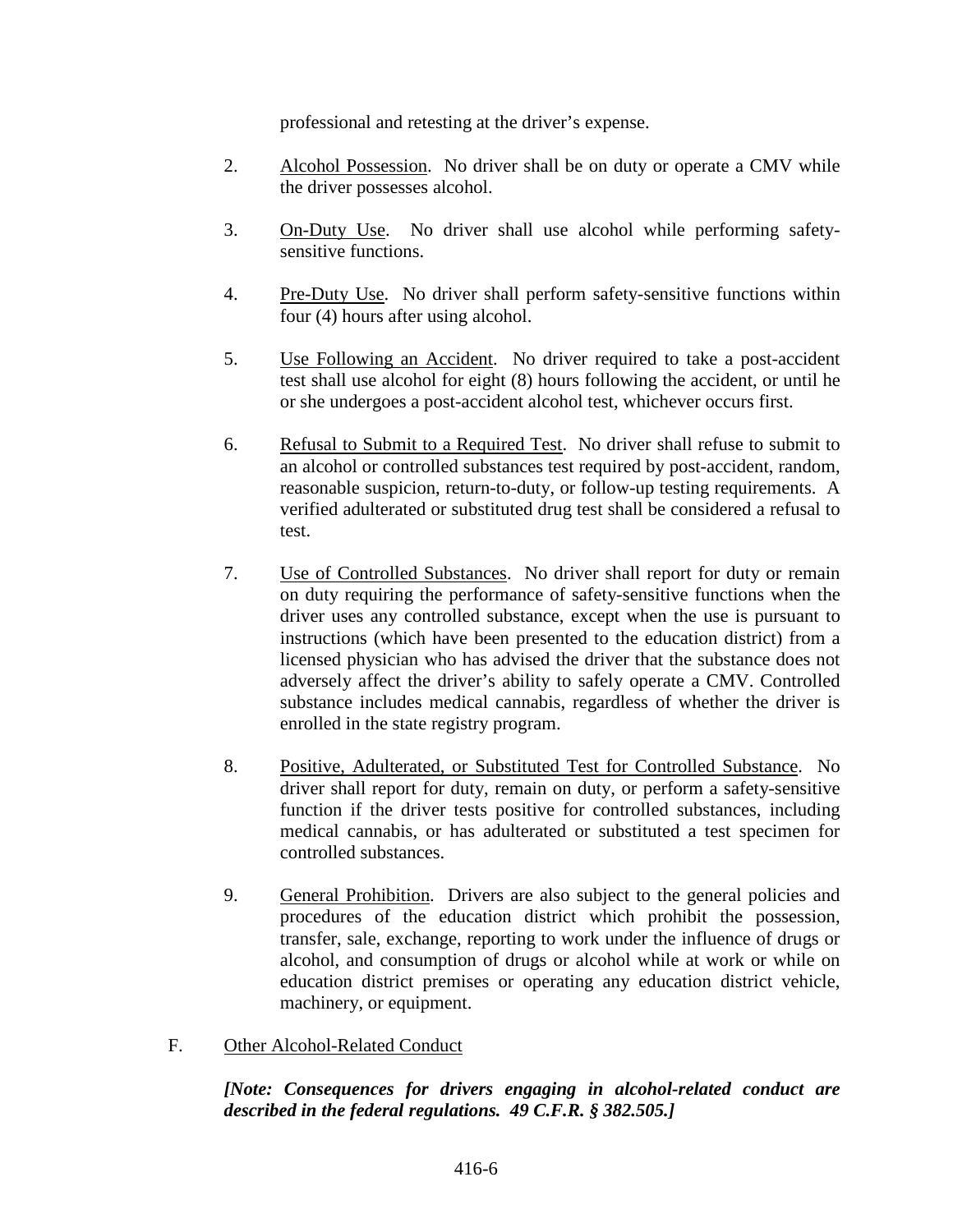No driver found to have an alcohol concentration of 0.02 or greater but less than 0.04 shall perform safety-sensitive functions for at least twenty-four (24) hours following administration of the test. The education district will not take any action under this policy other than removal from safety-sensitive functions based solely on test results showing an alcohol concentration of less than 0.04 but may take action otherwise consistent with law and policy of the education district.

## G. Prescription Drugs

A driver shall inform his or her supervisor if at any time the driver is using a controlled substance pursuant to a physician's prescription. The physician's instructions shall be presented to the education district upon request. Use of a prescription drug shall be allowed if the physician has advised the driver that the prescribed drug will not adversely affect the driver's ability to safely operate a CMV. Use of medical cannabis is prohibited notwithstanding the driver's enrollment in the patient registry.

- H. Testing Requirements
	- 1. Pre-Employment Testing

# *[Note: 49 C.F.R. § 382.301 details the requirements for pre-employment testing.]*

a. A driver applicant shall undergo testing for [alcohol and] controlled substances, including medical cannabis, before the first time the driver performs safety-sensitive functions for the education district.

*[Note: A education district is permitted, but not required, to conduct preemployment testing for the use of alcohol. If an education district elects to require pre-employment testing for alcohol, it should include the bracketed text in Subparagraph a., above, and test all applicants uniformly.]*

- b. Tests shall be conducted only after the applicant has received a conditional offer of employment.
- c. In order to be hired, the applicant must test negative and must sign an agreement in the form of Attachment B to this policy, authorizing former employers to release to the education district all information on the applicant's alcohol tests with results of blood alcohol concentration of 0.04 or higher, or verified positive results for controlled substances, including medical cannabis, or refusals to be tested (including verified adulterated or substituted drug test results), or any other violations of DOT agency drug and alcohol testing regulations, or, if the applicant violated the testing regulations, documentation of the applicant's successful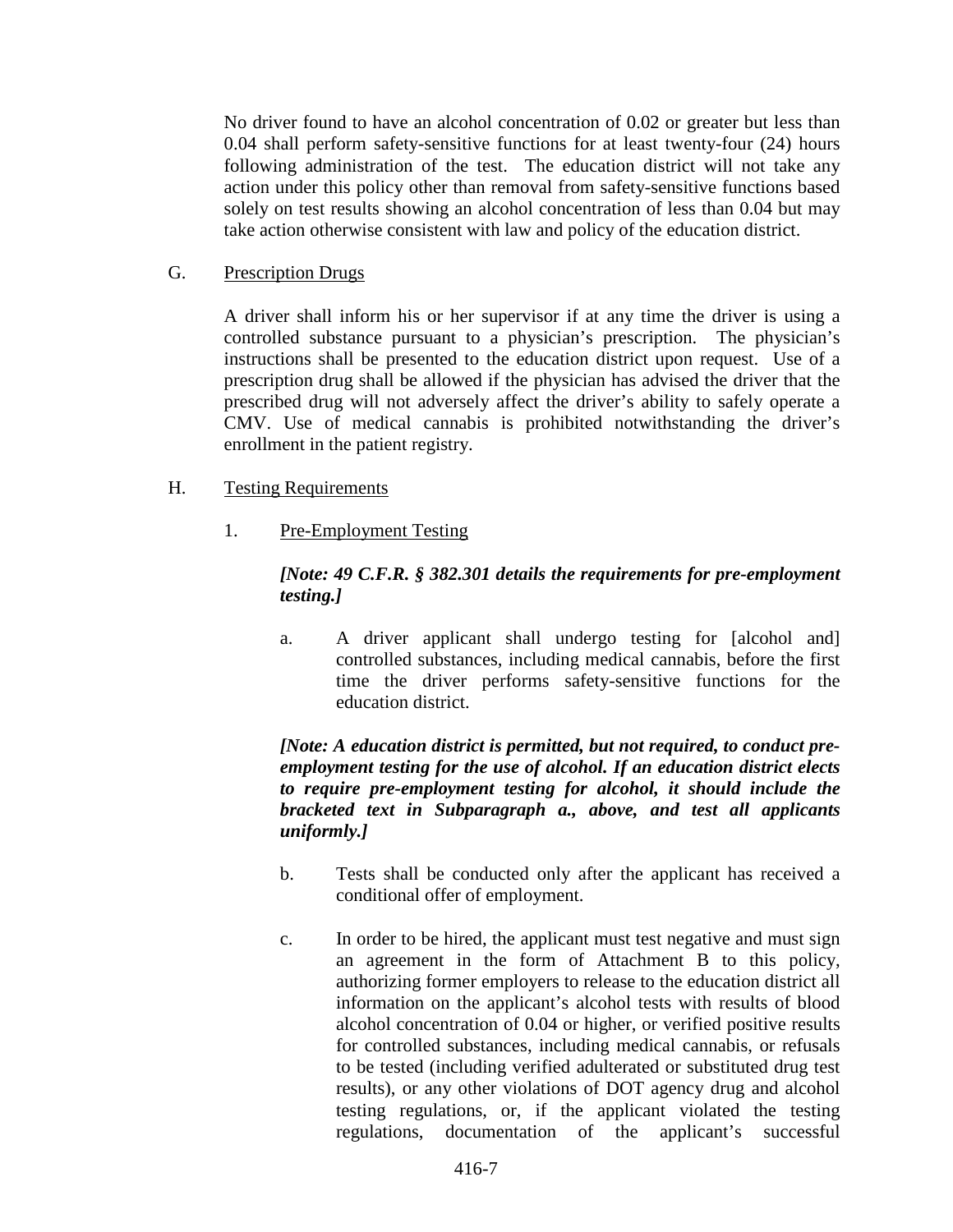completion of DOT return-to-duty requirements (including followup tests), within the preceding two (2) years.

*[Note: The federal regulations require education districts to inquire about, obtain, and review alcohol and controlled substances information from prior employers pursuant to a driver's written authorization, prior to the time a driver performs safety-sensitive functions, if feasible. 49 C.F.R. § 382.413 and 49 C.F.R. § 40.25. If not feasible, education districts must not permit the employee to perform safety-sensitive functions for more than thirty (30) days from the date a safety-sensitive function was performed unless the education districts make good faith efforts to obtain the information and to make a record of those efforts to be retained in the driver's qualification file.]*

- d. The applicant also must be asked whether he or she has tested positive, or refused to test, on any pre-employment drug or alcohol test administered by an employer to which the employee, during the last two (2) years, applied for, but did not obtain, safetysensitive transportation work covered by DOT testing rules.
- 2. Post-Accident Testing

## *[Note: 49 C.F.R. § 382.303 governs post-accident testing of drivers.]*

- a. As soon as practicable following an accident involving a CMV, the education district shall test the driver for alcohol and controlled substances, including medical cannabis, if the accident involved the loss of human life or if the driver receives a citation for a moving traffic violation arising from an accident which results in bodily injury or disabling damage to a motor vehicle.
- b. Drivers should be tested for alcohol use within two (2) hours and no later than eight (8) hours after the accident.
- c. Drivers should be tested for controlled substances, including medical cannabis, no later than thirty-two (32) hours after the accident.
- d. A driver subject to post-accident testing must remain available for testing, or shall be considered to have refused to submit to the test.
- e. If a post-accident alcohol test is not administered within two (2) hours following the accident, the education district shall prepare and maintain on file a record stating the reasons the test was not promptly administered and continue to attempt to administer the alcohol test within eight (8) hours.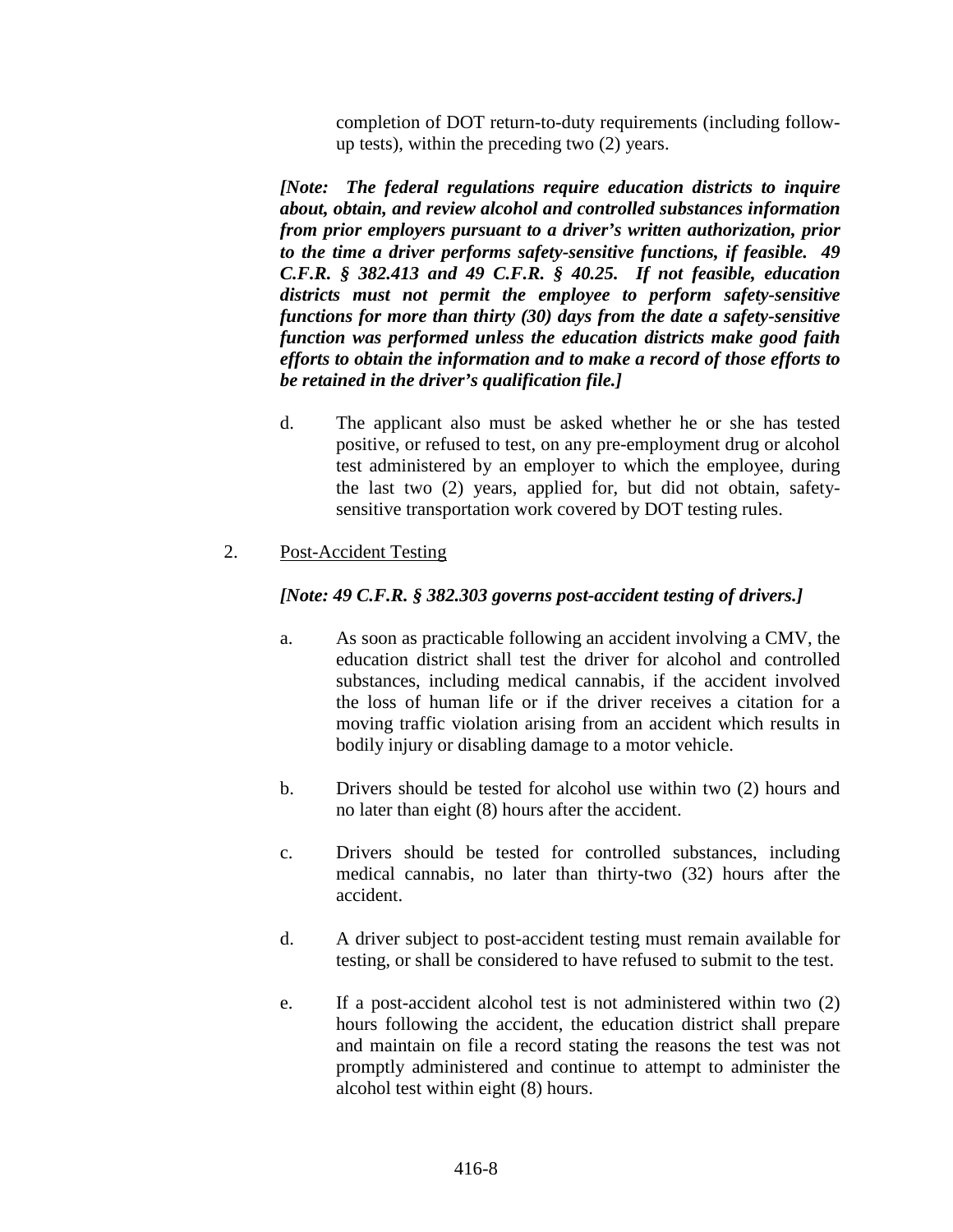- f. If a post-accident alcohol test is not administered within eight (8) hours following the accident or a post-accident controlled substances test is not administered within thirty-two (32) hours following the accident, the education district shall cease attempts to administer the test, and prepare and maintain on file a record stating the reasons for not administering the test.
- 3. Random Testing

## *[Note: 49 C.F.R. § 382.305 governs random testing of drivers.]*

a. The education district shall conduct tests on a random basis at unannounced times throughout the year, as required by the federal regulations.

*[Note: The Federal Highway Administration (FHWA) lowered the random alcohol selection and testing rate from 25% of the average number of driver positions to 10% in 1998 and evaluates this minimum percentage each year. Education districts can elect to stay at 25% (or a higher percentage) if they do not want to monitor the minimum annual percentage rate set by the FHWA. The random controlled substances selection and testing rate has remained at 50% each year and has not been lowered to 25% as is possible under the regulations.]*

- b. The education district shall test for alcohol at a minimum annual percentage rate of 10% of the average number of driver positions, and for controlled substances, including medical cannabis, at a minimum annual percentage of 50%.
- c. The education district shall adopt a scientifically valid method for selecting drivers for testing, such as random number table or a computer-based random number generator that is matched with identifying numbers of the drivers. Each driver shall have an equal chance of being tested each time selections are made.
- d. Random tests shall be unannounced. Dates for administering random tests shall be spread reasonably throughout the calendar year.
- e. Drivers shall proceed immediately to the collection site upon notification of selection; provided, however, that if the driver is performing a safety-sensitive function, other than driving, at the time of notification, the driver shall cease to perform the function and proceed to the collection site as soon as possible.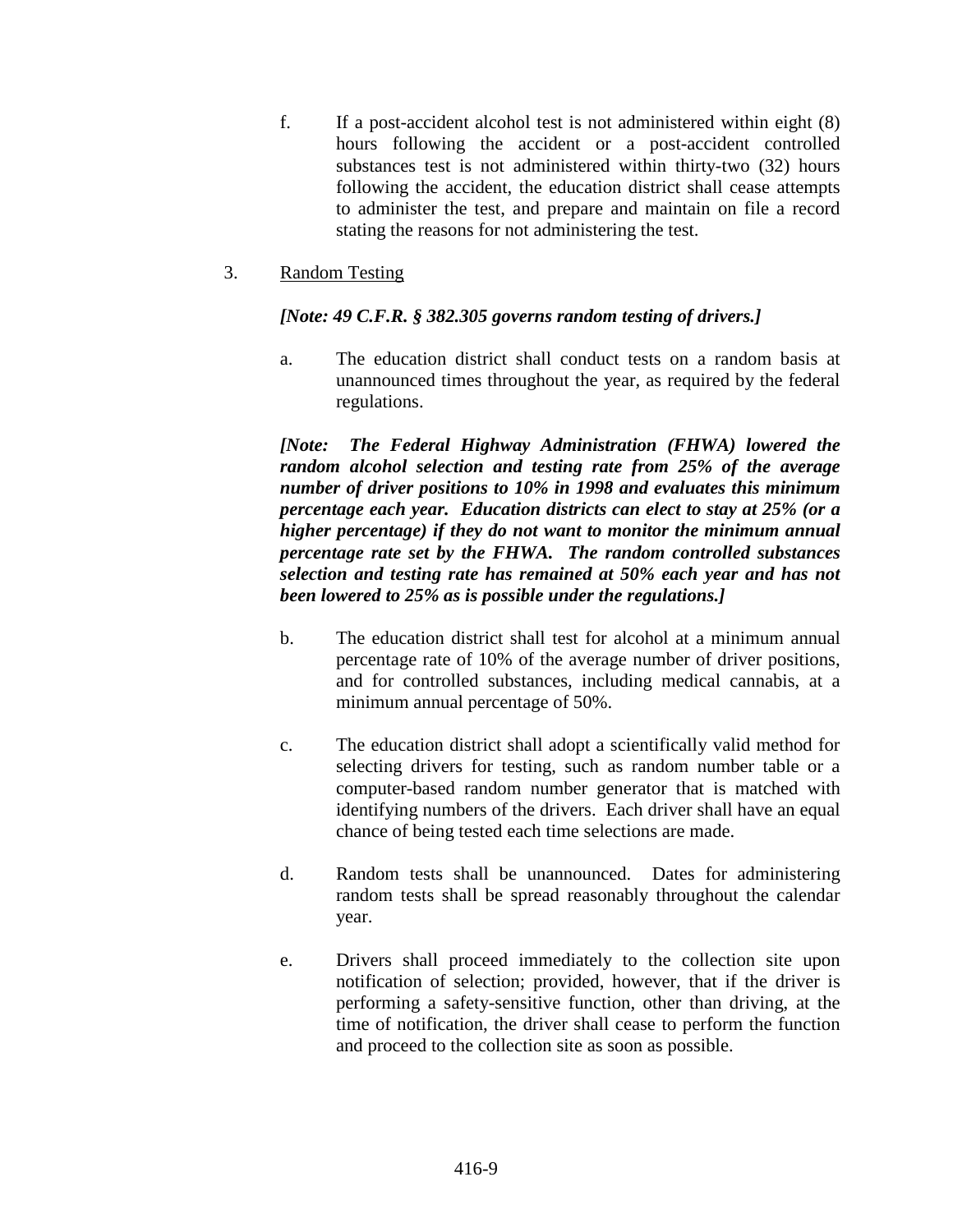4. Reasonable Suspicion Testing

# *[Note: 49 C.F.R. § 382.307 governs reasonable suspicion testing of drivers.]*

- a. The education district shall require a driver to submit to an alcohol test and/or controlled substances, including medical cannabis, test when a supervisor or education district official, who has been trained in accordance with the regulations, has reasonable suspicion to believe that the driver has used alcohol and/or controlled substances, including medical cannabis, on duty or within four (4) hours before coming on duty. The test shall be done as soon as practicable following the observation of the behavior indicative of the use of controlled substances or alcohol.
- b. The reasonable suspicion determination must be based on specific, contemporaneous, articulable observations concerning the driver's appearance, behavior, speech, or body odors. The required observations for reasonable suspicion of a controlled substances violation may include indications of the chronic and withdrawal effects of controlled substances.
- c. Alcohol testing shall be administered within two (2) hours following a determination of reasonable suspicion. If it is not done within two (2) hours, the education district shall prepare and maintain a record explaining why it was not promptly administered and continue to attempt to administer the alcohol test within eight (8) hours. If an alcohol test is not administered within eight (8) hours following the determination of reasonable suspicion, the education district shall cease attempts to administer the test and state in the record the reasons for not administering the test.
- d. The supervisor or education district official who makes observations leading to a controlled substances reasonable suspicion test shall make and sign a written record of the observations within twenty-four (24) hours of the observed behavior or before the results of the drug test are released, whichever is earlier.

# *[Note: 49 C.F.R. §§ 382.309, 40.23(d), and 40.305 govern return-to-duty testing.]*

5. Return-To-Duty Testing. A driver found to have violated this policy shall not return to work until an SAP has determined the employee has successfully complied with prescribed education and/or treatment and until undergoing return-to-duty tests indicating an alcohol concentration of less than 0.02 and a confirmed negative result for the use of controlled substances.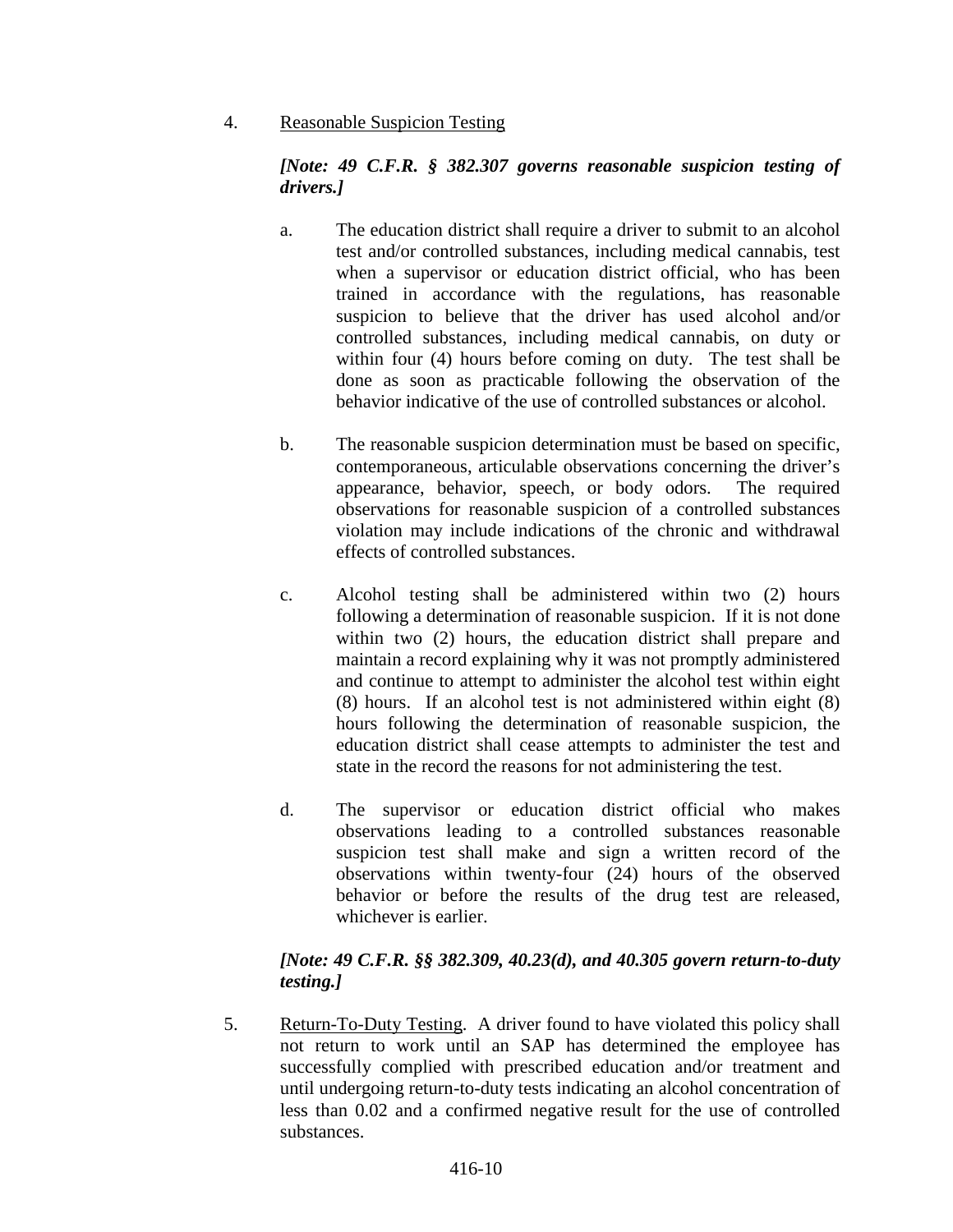*[Note: 49 C.F.R. §§ 382.311, 40.307, and 40.309 govern follow-up testing.]*

- 6. Follow-Up Testing. When an SAP has determined that a driver is in need of assistance in resolving problems with alcohol and/or controlled substances, the driver shall be subject to unannounced follow-up testing as directed by the SAP for up to sixty (60) months after completing a treatment program.
- 7. Refusal to Submit and Attendant Consequences

*[Note: Consequences for refusals to submit to required drug and alcohol tests are addressed generally in 49 C.F.R. §§ 40.191, 40.261, and 382.211. They are more specifically addressed in 49 C.F.R. §§ 382.501- 382.507 and in 49 U.S.C. § 521(b).]*

- a. A driver or driver applicant may refuse to submit to drug and alcohol testing.
- b. Refusal to submit to a required drug or alcohol test subjects the driver or driver applicant to the consequences specified in federal regulations as well as the civil and/or criminal penalty provisions of 49 U.S.C. § 521(b). In addition, a refusal to submit to testing establishes a presumption that the driver or driver applicant would test positive if a test were conducted and makes the driver or driver applicant subject to discipline or disqualification under this policy.
- c. A driver applicant who refuses to submit to testing shall be disqualified from further consideration for the conditionally offered position.
- d. An employee who refuses to submit to testing shall not be permitted to perform safety-sensitive functions and will be considered insubordinate and subject to disciplinary action, up to and including dismissal. If an employee is offered an opportunity to return to a DOT safety-sensitive duty, the employee will be evaluated by an SAP and must submit to a return-to-duty test prior to being considered for reassignment to safety-sensitive functions.
- e. Drivers or driver applicants who refuse to submit to required testing will be required to sign Attachment C to this policy.
- I. Testing Procedures
	- 1. Drug Testing

# *[Note: The Federal Drug Testing Custody and Control Form (CCF)*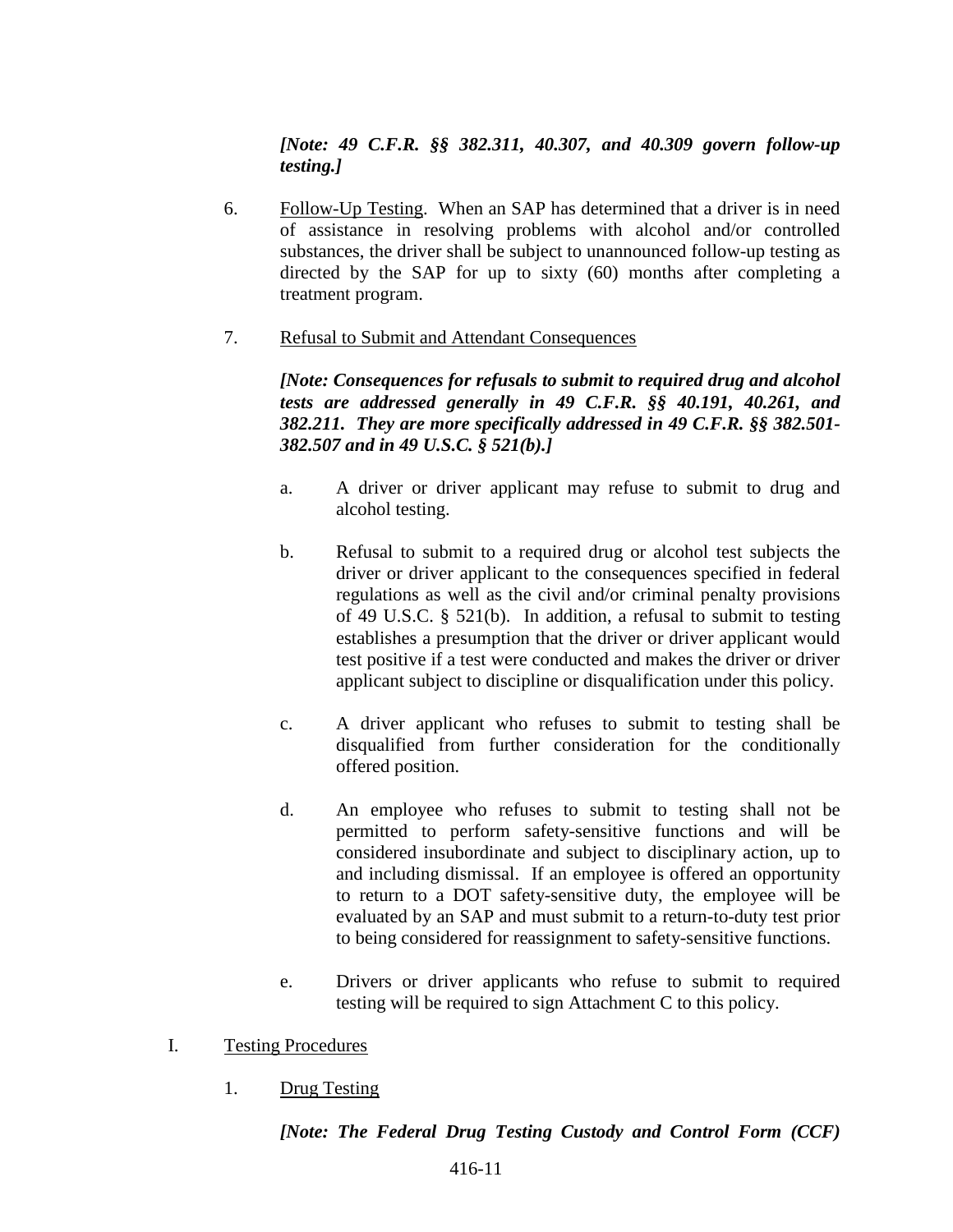#### *must be used to document every urine collection required by the DOT drug testing program. 49 C.F.R. § 40.45.]*

- a. Drug testing is conducted by analyzing a donor's urine specimen. Split urine samples will be collected in accordance with federal regulations. The donor will provide a urine sample at a designated collection site. The collection site personnel will then pour the sample into two sample bottles, labeled "primary" and "split," seal the specimen bottles, complete the chain of custody form, and prepare the specimen bottles for shipment to the testing laboratory for analysis. The specimen preparation shall be conducted in sight of the donor.
- b. If the donor is unable to provide the appropriate quantity of urine, the collection site person shall instruct the individual to drink up to forty (40) ounces of fluid distributed reasonably through a period of up to three (3) hours to attempt to provide a sample. If the individual is still unable to provide a complete sample, the test shall be discontinued and the education district notified. The DER shall refer the donor for a medical evaluation to determine if the donor's inability to provide a specimen is genuine or constitutes a refusal to test. For pre-employment testing, the education district may elect to not have a referral made, and revoke the employment offer.
- c. Drug test results are reported directly to the MRO by the testing laboratory. The MRO reports the results to the DER. If the results are negative, the education district is informed and no further action is necessary. If the test result is confirmed positive, adulterated, substituted, or invalid, the MRO shall give the donor an opportunity to discuss the test result. The MRO will contact the donor directly, on a confidential basis, to determine whether the donor wishes to discuss the test result. The MRO shall notify each donor that the donor has seventy-two (72) hours from the time of notification in which to request a test of the split specimen at the donor's expense. No split specimen testing is done for an invalid result.
- d. If the donor requests an analysis of the split specimen within seventy-two (72) hours of having been informed of a confirmed positive test, the MRO shall direct, in writing, the laboratory to provide the split specimen to another Department of Health and Human Services – SAMHSA certified laboratory for analysis. If the donor has not contacted the MRO within seventy-two (72) hours, the donor may present the MRO information documenting that serious illness, injury, inability to contact the MRO, lack of actual notice of the confirmed positive test, or other circumstances unavoidably prevented the donor from timely making contact. If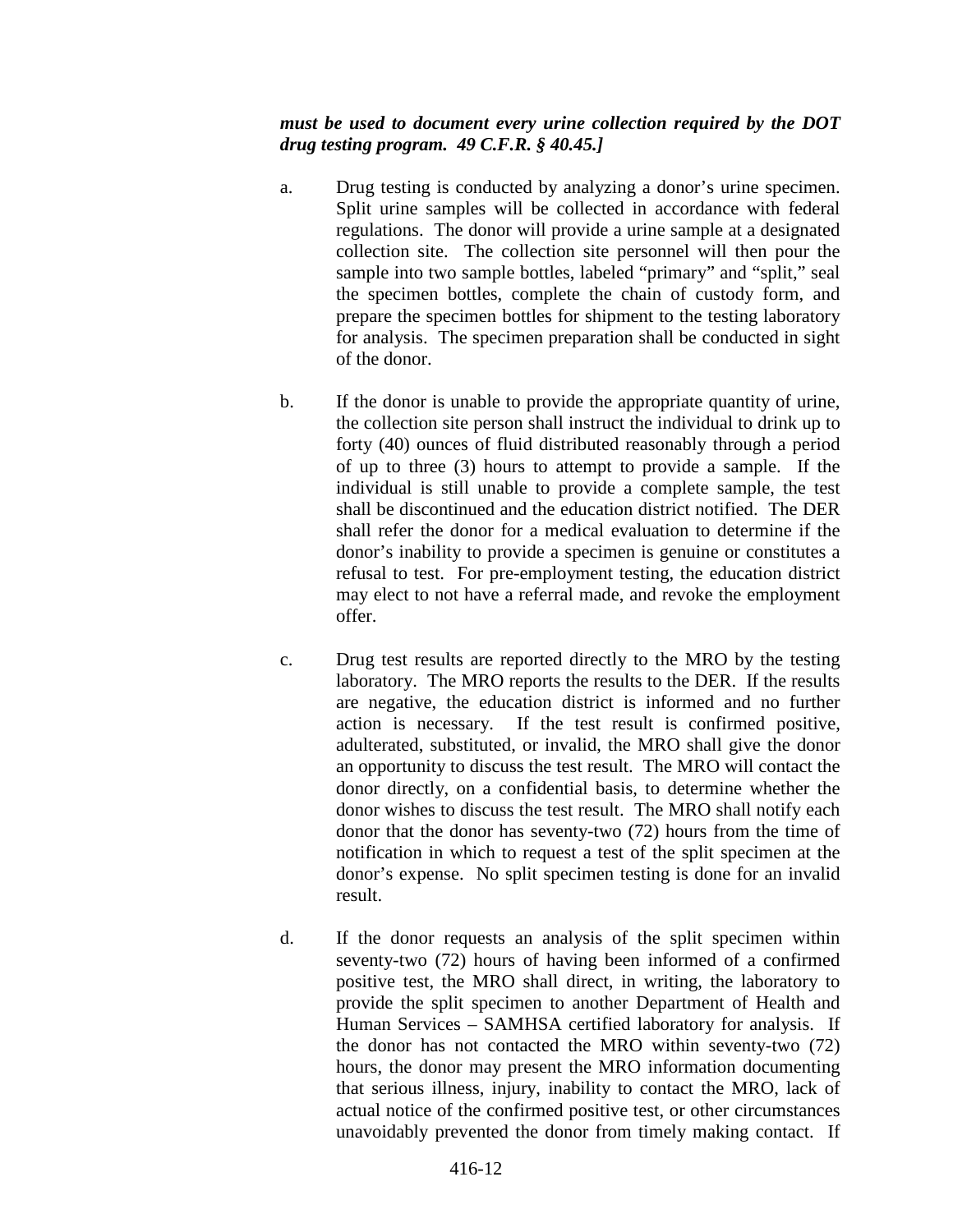the MRO concludes that a legitimate explanation for the donor's failure to contact him/her within seventy-two (72) hours exists, the MRO shall direct the analysis of the split specimen. The MRO will review the confirmed positive test result to determine whether an acceptable medical reason for the positive result exists. The MRO shall confirm and report a positive test result to the DER and the employee when no legitimate medical reason for a positive test result as received from the testing laboratory exists.

- e. If, after making reasonable efforts and documenting those efforts, the MRO is unable to reach the donor directly, the MRO must contact the DER who will direct the donor to contact the MRO. If the DER is unable to contact the donor, the donor will be suspended from performing safety-sensitive functions.
- f. The MRO may confirm the test as a positive without having communicated directly with the donor about the test results under the following circumstances:
	- (1) The donor expressly declines the opportunity to discuss the test results;
	- (2) The donor has not contacted the MRO within seventy-two (72) hours of being instructed to do so by the DER; or
	- (3) The MRO and the DER, after making and documenting all reasonable efforts, have not been able to contact the donor within ten (10) days of the date the confirmed test result was received from the laboratory.

# 2. Alcohol Testing

## *[Note: The DOT Alcohol Testing Form (ATF) must be used for every DOT alcohol test. 49 C.F.R. § 40.225]*

- a. The federal alcohol testing regulations require testing to be administered by a BAT using an EBT or an STT using an ASD. EBTs and ASDs can be used for screening tests but only EBTs can be used for confirmation tests.
- b. Any test result less than 0.02 alcohol concentration is considered a "negative" test.
- c. If the donor is unable to provide sufficient saliva for an ASD, the DER will immediately arrange to use an EBT. If the donor attempts and fails to provide an adequate amount of breath, the education district will direct the donor to obtain a written evaluation from a licensed physician to determine if the donor's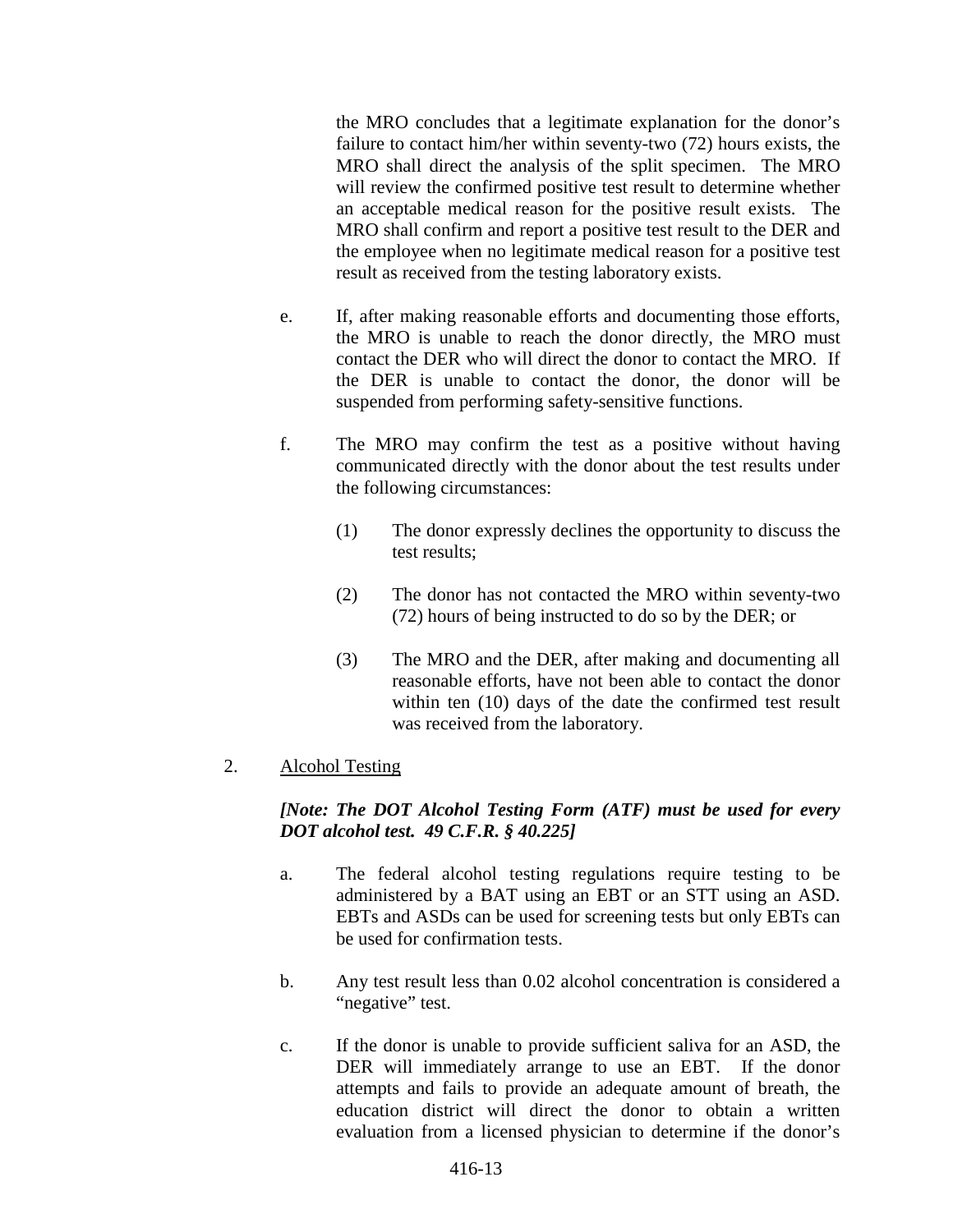inability to provide a breath sample is genuine or constitutes a refusal to test.

- d. If the screening test results show alcohol concentration of 0.02 or higher, a confirmatory test conducted on an EBT will be required to be performed between fifteen (15) and thirty (30) minutes after the completion of the screening test.
- e. Alcohol tests are reported directly to the DER.

# J. Driver/Driver Applicant Rights

1. All drivers and driver applicants subject to the controlled substances testing provisions of this policy who receive a confirmed positive test result for the use of controlled substances have the right to request, at the driver's or driver applicant's expense, a confirming retest of the split urine sample. If the confirming retest is negative, no adverse action will be taken against the driver, and a driver applicant will be considered for employment.

*[Note: The limitation on discharge in Paragraph 2., below, is contained solely in Minnesota law. State law is preempted by federal laws and regulations as it relates to drivers of commercial motor vehicles (such as bus drivers). See Minn. Stat. § 221.031, Subd. 10. Nevertheless, education districts may decide to comply with the state law requirements for various reasons (such as to treat all education district employees equally since employees subject to testing only under state law are accorded these additional rights). Consultation with the education district's legal counsel is recommended.]*

- 2. The education district will not discharge a driver who, for the first time, receives a confirmed positive drug or alcohol test UNLESS:
	- a. The education district has first given the employee an opportunity to participate in, at the employee's own expense or pursuant to coverage under an employee benefit plan, either a drug or alcohol counseling or rehabilitation program, whichever is more appropriate, as determined by the education district after consultation with the SAP; and
	- b. The employee refuses to participate in the recommended program, or fails to successfully complete the program as evidenced by withdrawal before its completion or by a positive test result on a confirmatory test after completion of the program.
	- c. This limitation on employee discharge does not bar discharge of an employee for reasons independent of the first confirmed positive test result.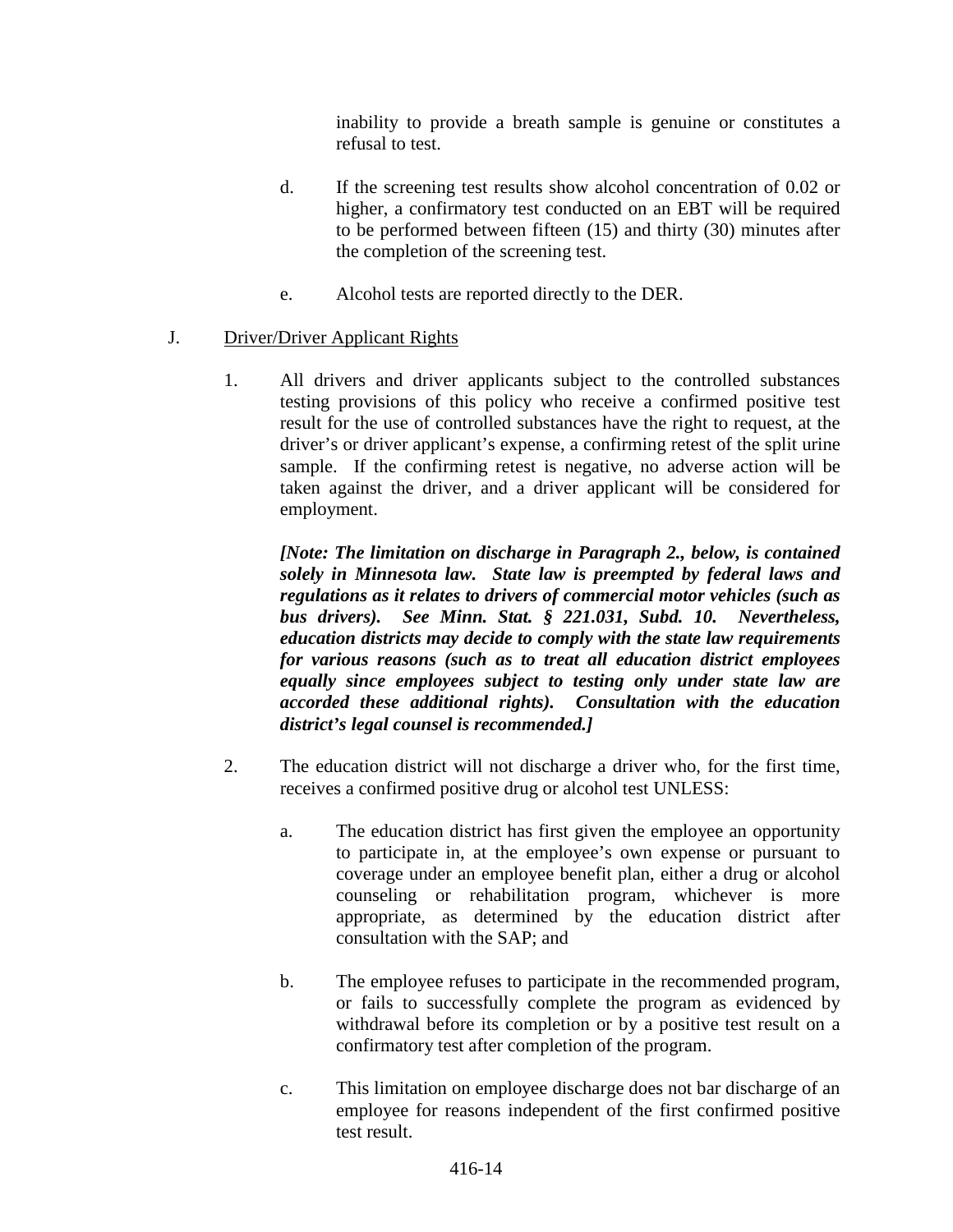## K. Testing Laboratory

The testing laboratory for controlled substances will be [*name, address, telephone number*], which is a laboratory certified by the Department of Health and Human Services – SAMHSA to perform controlled substances testing pursuant to federal regulations.

## L. Confidentiality of Test Results

All alcohol and controlled substances test results and required records of the drug and alcohol testing program are considered confidential information under federal law and private data on individuals as that phrase is defined in Minn. Stat. Ch. 13. Any information concerning the individual's test results and records shall not be released without written permission of the individual, except as provided for by regulation or law.

#### M. Recordkeeping Requirements and Retention of Records

1. The education district shall keep and maintain records in accordance with the federal regulations in a secure location with controlled access.

*[Note: The federal recordkeeping requirements for education districts are detailed in the federal regulations 49 C.F.R. §§ 382.401 et seq. and 40.331. The DOT publishes a guide to the recordkeeping requirements of mandatory drug and alcohol testing for persons with a commercial driver's license as part of its Alcohol & Drugs: DOT Compliance Manual.]*

2. The required records shall be retained for the following minimum periods:

Basic records 5 years 5 years 5 years 5 years 5 years 5 years 5 years 5 years 5 years 5 years 5 years 5 years 5 years 5 years 5 years 5 years 5 years 5 years 5 years 5 years 5 years 5 years 5 years 5 years 5 years 5 years

"Basic records" includes records of: (a) alcohol test results with concentration of 0.02 or greater; (b) verified positive drug test results; (c) refusals to submit to required tests (including substituted or adulterated drug test results); (d) SAP reports; (e) all follow-up tests and schedules for follow-up tests; (f) calibration documentation; (g) administration of the testing programs; and (h) each annual calendar year summary.

| Information obtained from previous employers    | 3 years    |
|-------------------------------------------------|------------|
| Collection records                              | 2 years    |
| Negative and cancelled drug tests               | 1 year     |
| Alcohol tests with less than 0.02 concentration | 1 year     |
| Education and training records                  | indefinite |

"Education and training records" must be maintained while the individuals perform the functions which require training and for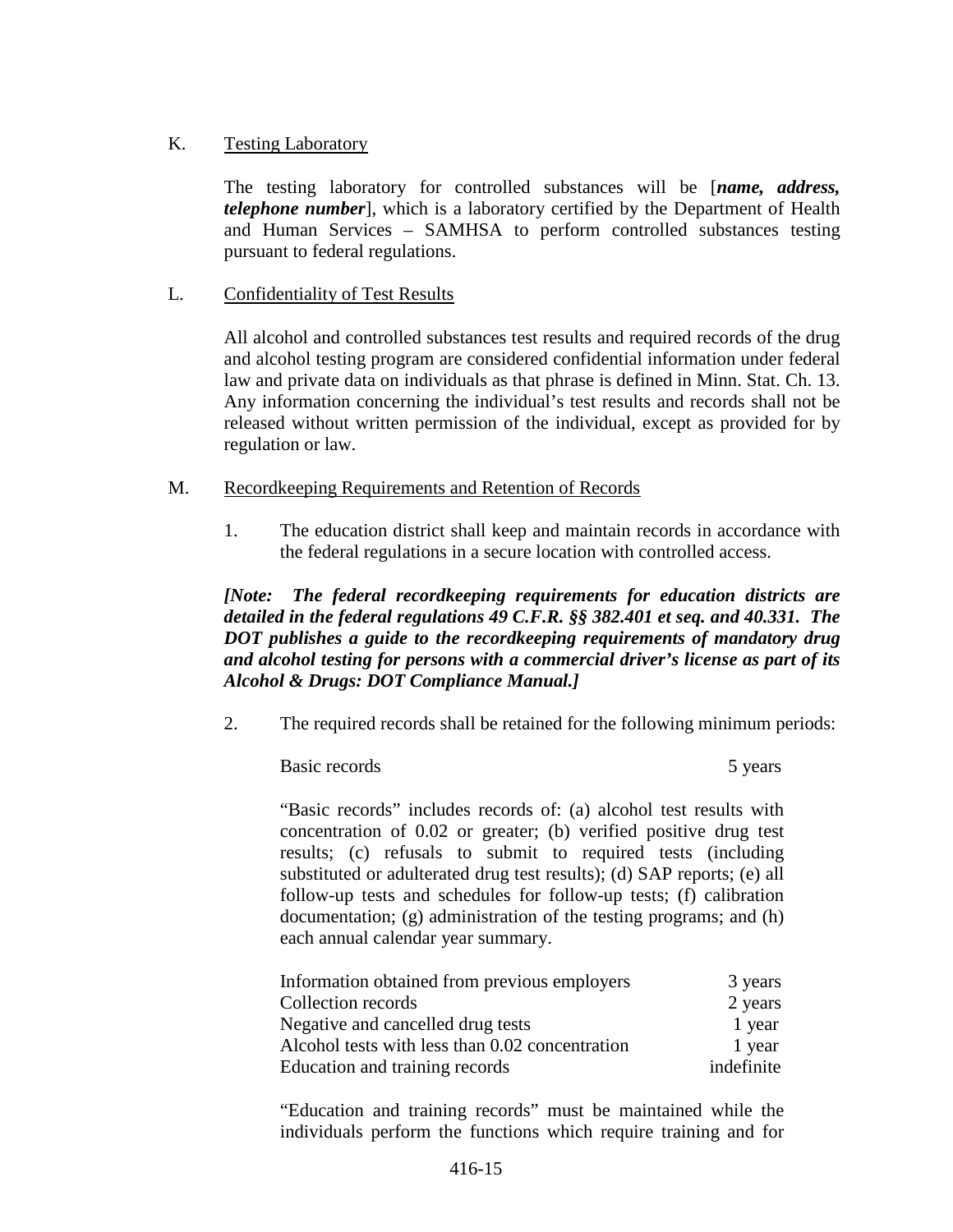the two (2) years after ceasing to perform those functions.

#### N. Training

The education district shall ensure all persons designated to supervise drivers receive training. The designated employees shall receive at least sixty (60) minutes of training on alcohol misuse and at least sixty (60) minutes of training on controlled substances use. The training shall include physical, behavioral, speech, and performance indicators of probable misuse of alcohol and use of controlled substances. The training will be used by the supervisors to make determinations of reasonable suspicion.

#### O. Consequences of Prohibited Conduct and Enforcement

- 1. Removal. The education district shall remove a driver who has engaged in prohibited conduct from safety-sensitive functions. A driver shall not be permitted to return to safety-sensitive functions until and unless the returnto-duty requirements of federal DOT regulations have been completed.
- 2. Referral, Evaluation, and Treatment
	- a. A driver or driver applicant who has engaged in prohibited conduct shall be provided a listing of SAPs readily available to the driver or applicant and acceptable to the education district.

## *[Note: Subparagraphs b. and c., below, are based on the provisions of 49 C.F.R. § 40.289.]*

b. If the education district offers a driver an opportunity to return to a DOT safety-sensitive duty following a violation, the driver must be evaluated by an SAP and the driver is required to successfully comply with the SAP's evaluation recommendations (education, treatment, follow-up evaluation(s), and/or ongoing services). The education district is not required to provide an SAP evaluation or any subsequent recommended education or treatment.

*[Note: Education districts are not required to comply with state law governing drug and alcohol testing when the individuals are subject to the federal laws and regulations (i.e., bus drivers). If a education district, after consultation with legal counsel, chooses to comply voluntarily with these requirements, Subparagraph b., above, can be modified as follows:*

*b. The education district will offer a driver an opportunity to return to a DOT safety-sensitive duty following an employee's first positive test result on a confirmatory test if no reasons independent of the first test result for discharge exist. Otherwise, the education district may*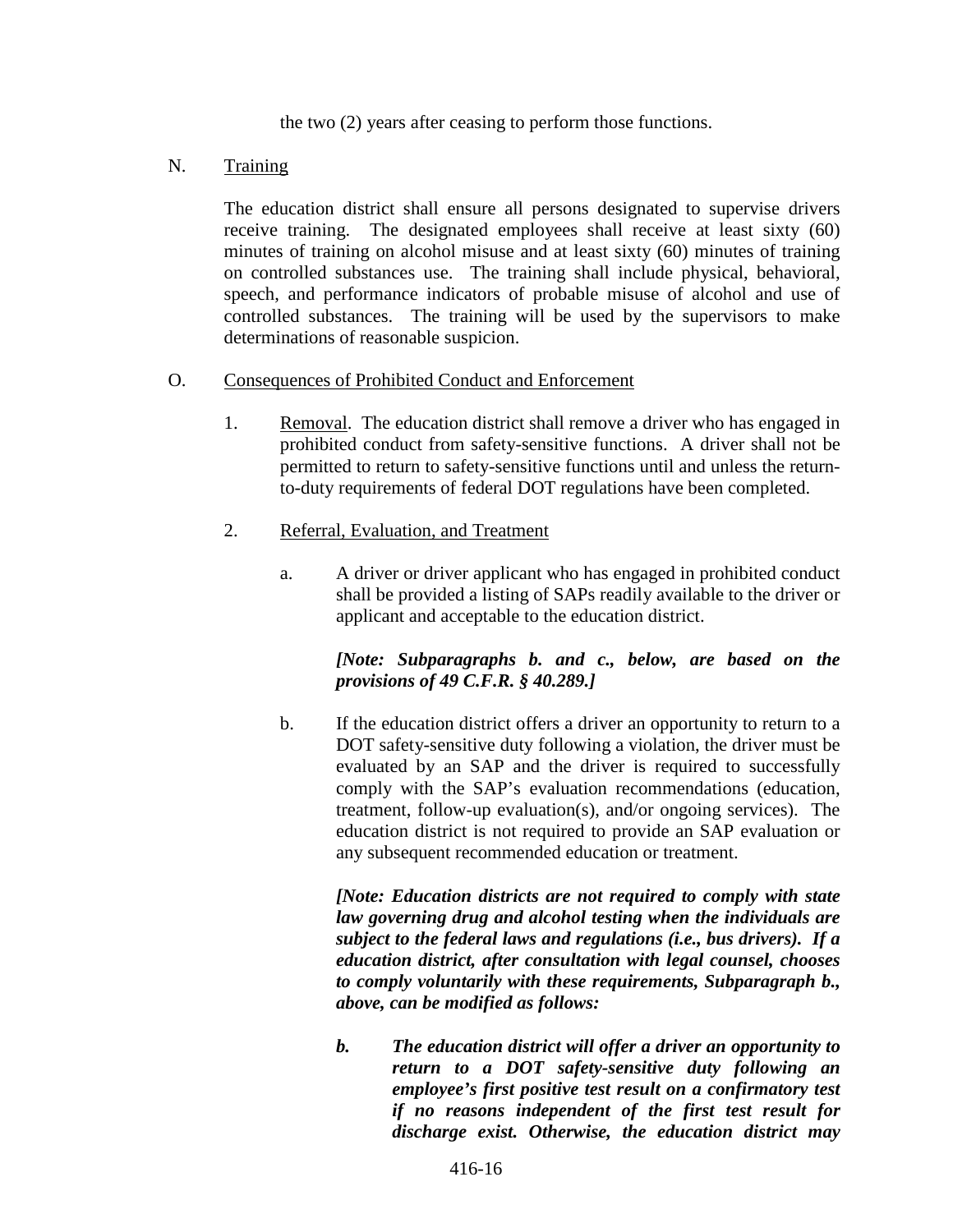### *choose, but is not required, to provide an SAP evaluation or any subsequent recommended education or treatment.]*

- c. Drivers are responsible for payment for SAP evaluations and services unless a collective bargaining agreement or employee benefit plan provides otherwise.
- d. Drivers who engage in prohibited conduct also are required to comply with follow-up testing requirements.
- 3. Disciplinary Action
	- a. Any driver who refuses to submit to post-accident, random, reasonable suspicion, or follow-up testing not only shall not perform or continue to perform safety-sensitive functions, but also may be subject to disciplinary action, which may include immediate suspension without pay and/or immediate discharge.
	- b. Drivers who test positive with verification of a confirmatory test or are otherwise found to be in violation of this policy or the federal regulations shall be subject to disciplinary action, which may include immediate suspension without pay and/or immediate discharge.
	- c. Nothing in this policy limits or restricts the right of the education district to discipline or discharge a driver for conduct which not only constitutes prohibited conduct under this policy but also violates the education district's other rules or policies.
- P. Other Testing

The education district may request or require that drivers submit to drug and alcohol testing other than that required by federal law. For example, drivers may be requested or required to undergo drug and alcohol testing on an annual basis as part of a routine physical examination. Such additional testing of drivers will be conducted only in accordance with the provisions of this policy and as provided in Minn. Stat. §§ 181.950-181.957. For purposes of such additional, non-mandatory testing, drivers fall within the definition of "other employees" covered by Section IV. of this policy.

*[Note: When the testing of drivers complies with federal testing requirements and procedures, education districts clearly are exempt from the state drug and alcohol testing requirements in Minn. Stat. §§ 181.950-181.957. See Minn. Stat. § 221.031, Subd. 10. When testing beyond the federally mandated requirements, however, education districts still must comply with state law.]*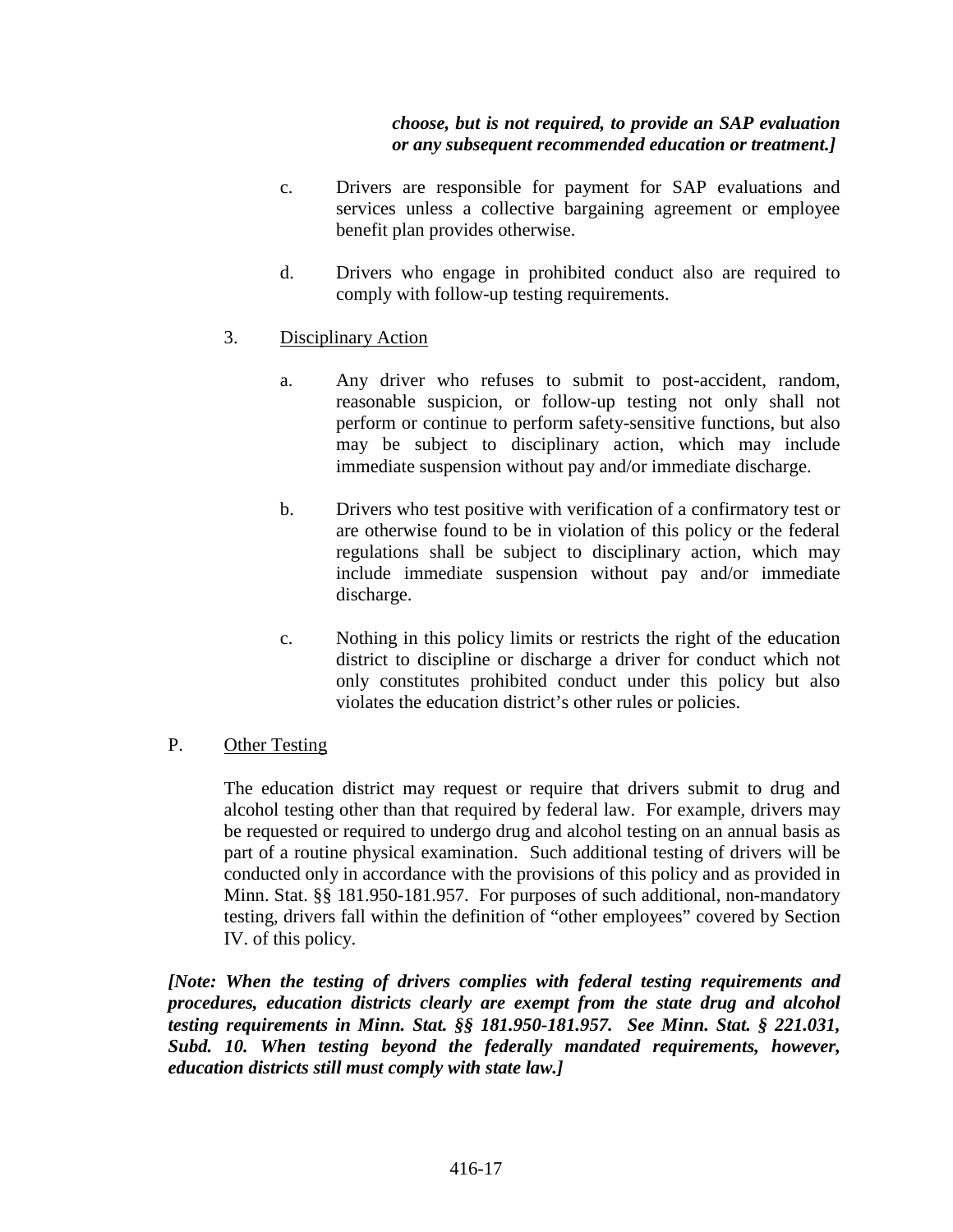## **IV. DRUG AND ALCOHOL TESTING FOR OTHER EMPLOYEES**

The education district may request or require drug and alcohol testing for other education district personnel, i.e., employees who are not school bus drivers, or job applicants for such positions. The education district does not have a legal duty to request or require any employee or job applicant to undergo drug and alcohol testing as authorized in this policy, except for school bus drivers and other drivers of CMVs who are subject to federally mandated testing. (See Section III. of this policy.) If a school bus driver is requested or required to submit to drug or alcohol testing beyond that mandated by federal law, the provisions of Section IV. of this policy will be applicable to such testing.

- A. Circumstances Under Which Drug or Alcohol Testing May Be Requested or Required:
	- 1. General Limitations
		- a. The education district will not request or require an employee or job applicant whose position does not require a commercial driver's license to undergo drug or alcohol testing, unless the testing is done pursuant to this drug and alcohol testing policy; and is conducted by a testing laboratory which participates in one of the programs listed in Minn. Stat. § 181.953, Subd. 1.
		- b. The education district will not request or require an employee or job applicant whose position does not require a commercial driver's license to undergo drug and alcohol testing on an arbitrary and capricious basis.
	- 2. Job Applicant Testing

The education district may request or require any job applicant whose position does not require a commercial driver's license to undergo drug and alcohol testing, provided a job offer has been made to the applicant and the same test is requested or required of all job applicants conditionally offered employment for that position. If a job applicant has received a job offer which is contingent on the applicant's passing drug and alcohol testing, the education district may not withdraw the offer based on a positive test result from an initial screening test that has not been verified by a confirmatory test. In the event the job offer is subsequently withdrawn, the education district shall notify the job applicant of the reason for its action.

3. Random Testing

The education district may request or require employees to undergo drug and alcohol testing on a random selection basis only if they are employed in safety-sensitive positions.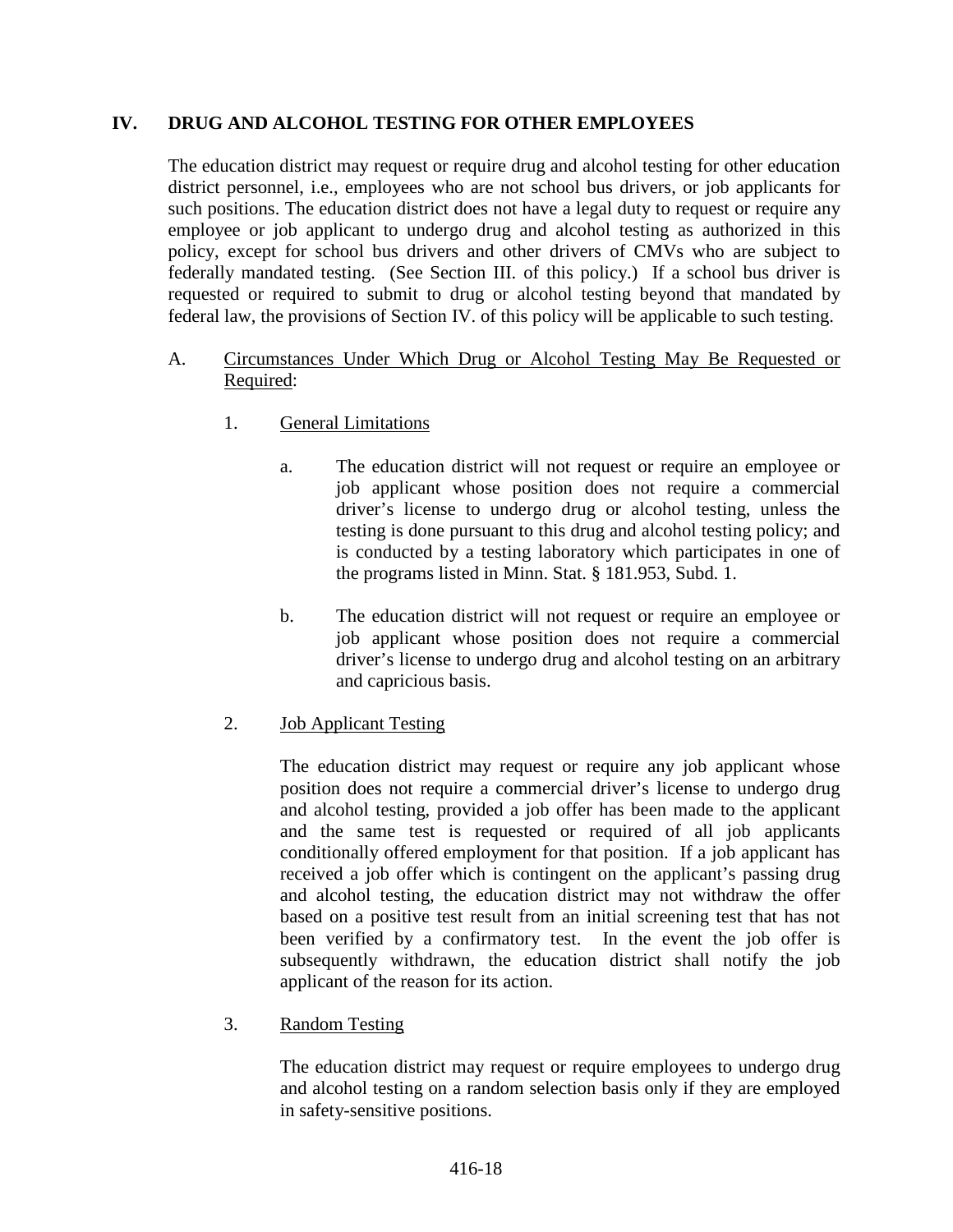# 4. Reasonable Suspicion Testing

The education district may request or require any employee to undergo drug and alcohol testing if the education district has a reasonable suspicion that the employee:

- a. is under the influence of drugs or alcohol;
- b. has violated the education district's written work rules prohibiting the use, possession, sale, or transfer of drugs or alcohol while the employee is working or while the employee is on the education district's premises or operating the education district's vehicles, machinery, or equipment;
- c. has sustained a personal injury, as that term is defined in Minn. Stat. § 176.011, Subd. 16, or has caused another employee to sustain a personal injury; or
- d. has caused a work-related accident or was operating or helping to operate machinery, equipment, or vehicles involved in a workrelated accident.

# 5. Treatment Program Testing

The education district may request or require any employee to undergo drug and alcohol testing if the employee has been referred by the education district for chemical dependency treatment or evaluation or is participating in a chemical dependency treatment program under an employee benefit plan, in which case the employee may be requested or required to undergo drug and alcohol testing without prior notice during the evaluation or treatment period and for a period of up to two (2) years following completion of any prescribed chemical dependency treatment program.

# 6. Routine Physical Examination Testing

The education district may request or require any employee to undergo drug and alcohol testing as part of a routine physical examination provided the drug or alcohol test is requested or required no more than once annually and the employee has been given at least two weeks' written notice that a drug or alcohol test may be requested or required as part of the physical examination.

# B. No Legal Duty to Test

The education district does not have a legal duty to request or require any employee or job applicant whose position does not require a commercial driver's license to undergo drug and alcohol testing.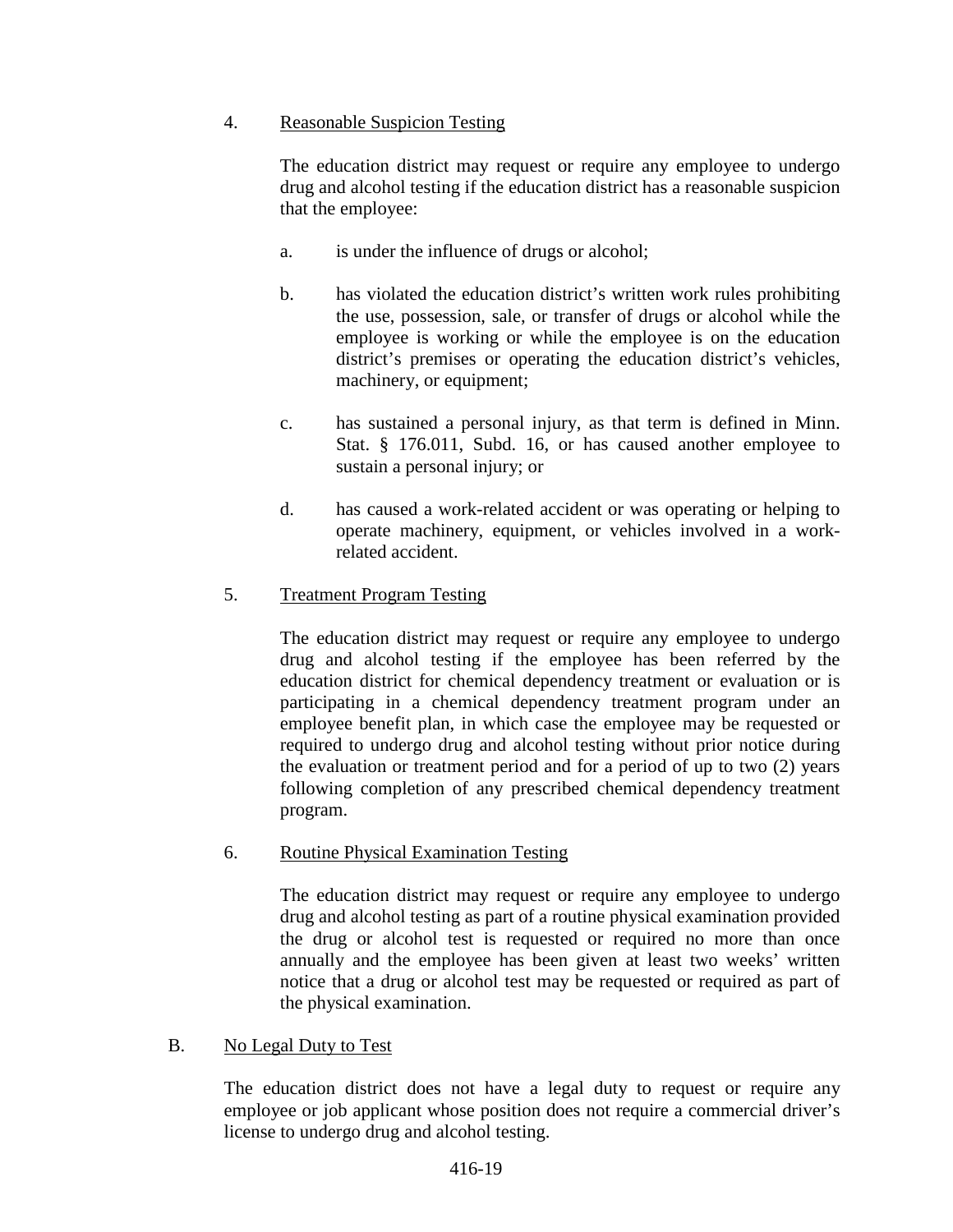# C. Definitions

- 1. "Drug" means a controlled substance as defined in Minnesota Statutes, including medical cannabis, regardless of enrollment in the state registry program.
- 2. "Drug and alcohol testing," "drug or alcohol testing," and "drug or alcohol test" mean analysis of a body component sample according to the standards established under one of the programs listed in Minn. Stat. § 181.953, Subd. 1, for the purpose of measuring the presence or absence of drugs, alcohol, or their metabolites in the sample tested.
- 3. "Other Employees" means any persons, independent contractors, or persons working for an independent contractor who perform services for the education district for compensation, either full time or part time, in whatever form, except for persons whose positions require a commercial driver's license, and includes both professional and nonprofessional personnel. Persons whose positions require a commercial driver's license are primarily governed by the provisions of the education district's drug and alcohol testing policy relating to school bus drivers (Section III.). To the extent that the drug and alcohol testing of persons whose positions require a commercial driver's license is not mandated by federal law and regulations, such testing shall be governed by Section IV. of this policy and the drivers shall fall within this definition of "other employees."
- 4. "Job applicant" means a person, independent contractor, or person working for an independent contractor who applies to become an employee of the education district in a position that does not require a commercial driver's license, and includes a person who has received a job offer made contingent on the person's passing drug or alcohol testing. Job applicants for positions requiring a commercial driver's license are governed by the provisions of the education district's drug and alcohol testing policy relating to school bus drivers (Section III.).
- 5. "Positive test result" means a finding of the presence of drugs, alcohol, or their metabolites in the sample tested in levels at or above the threshold detection levels contained in the standards of one of the programs listed in Minn. Stat. § 181.953, Subd. 1.
- 6. "Random selection basis" means a mechanism for selection of employees that:
	- a. results in an equal probability that any employee from a group of employees subject to the selection mechanism will be selected; and
	- b. does not give the education district discretion to waive the selection of any employee selected under the mechanism.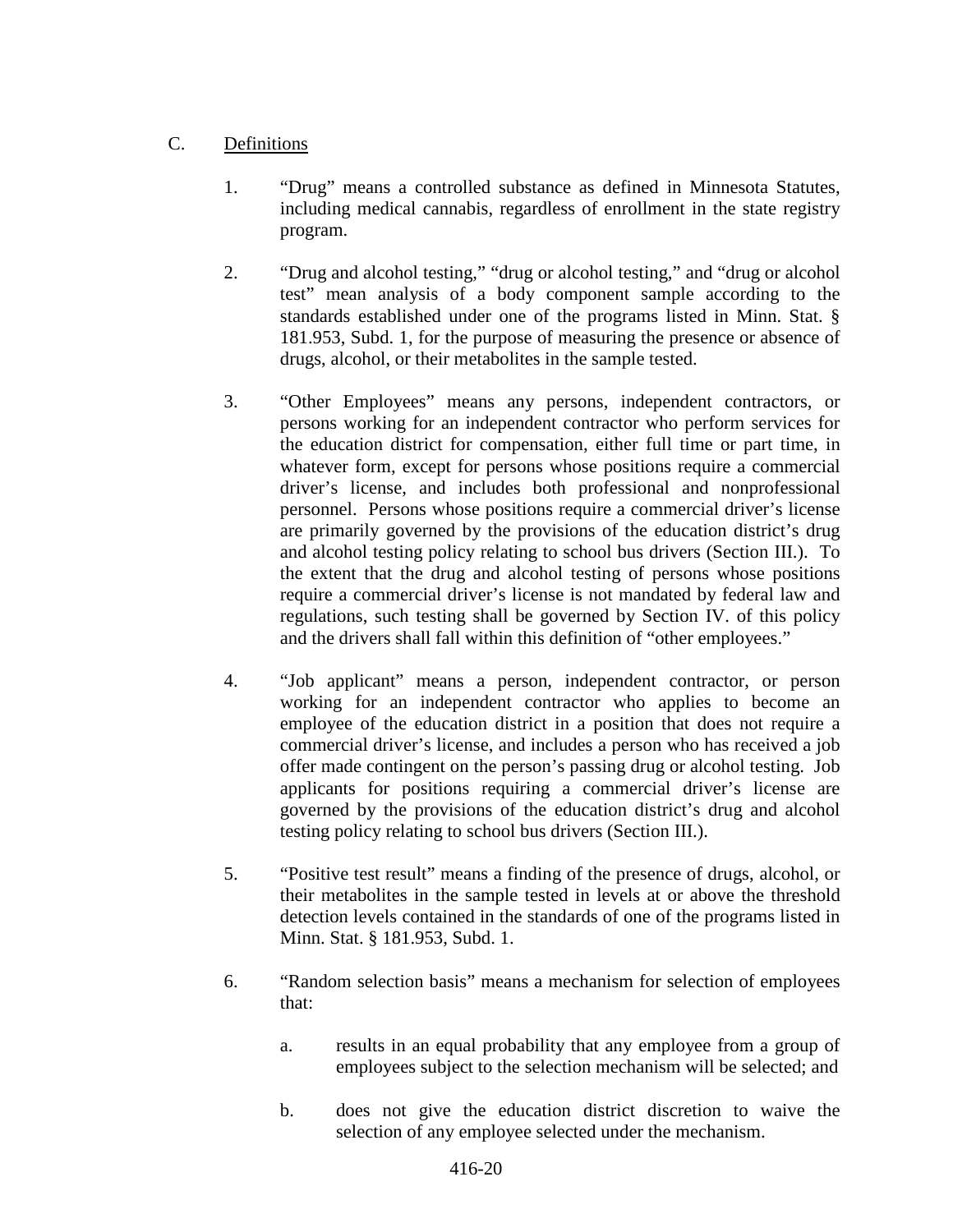- 7. "Reasonable suspicion" means a basis for forming a belief based on specific facts and rational inferences drawn from those facts.
- 8. "Safety-sensitive position" means a job, including any supervisory or management position, in which an impairment caused by drug or alcohol usage would threaten the health or safety of any person.

### D. Right of Other Employee or Job Applicant to Refuse Drug and Alcohol Testing and Consequences of Such Refusal

1. Right of Other Employee or Job Applicant to Refuse Drug and Alcohol Testing

Any employee or job applicant whose position does not require a commercial driver's license has the right to refuse drug and alcohol testing subject to the provisions contained in Paragraphs 2. and 3. of this Section D.

2. Consequences of an Employee's Refusal to Undergo Drug and Alcohol Testing

Any employee in a position that does not require a commercial driver's license who refuses to undergo drug and alcohol testing in the circumstances set out in the Random Testing, Reasonable Suspicion Testing, and Treatment Program Testing provisions of this policy may be subject to disciplinary action, up to and including immediate discharge.

3. Consequences of a Job Applicant's Refusal to Undergo Drug and Alcohol Testing

Any job applicant for a position which does not require a commercial driver's license who refuses to undergo drug and alcohol testing pursuant to the Job Applicant Testing provision of this policy shall not be employed.

- E. Reliability and Fairness Safeguards
	- 1. Pretest Notice

Before requesting an employee or job applicant whose position does not require a commercial driver's license to undergo drug or alcohol testing, the education district shall provide the employee or job applicant with a Pretest Notice in the form of Attachment D to this policy on which to acknowledge that the employee or job applicant has received the education district's drug and alcohol testing policy.

2. Notice of Test Results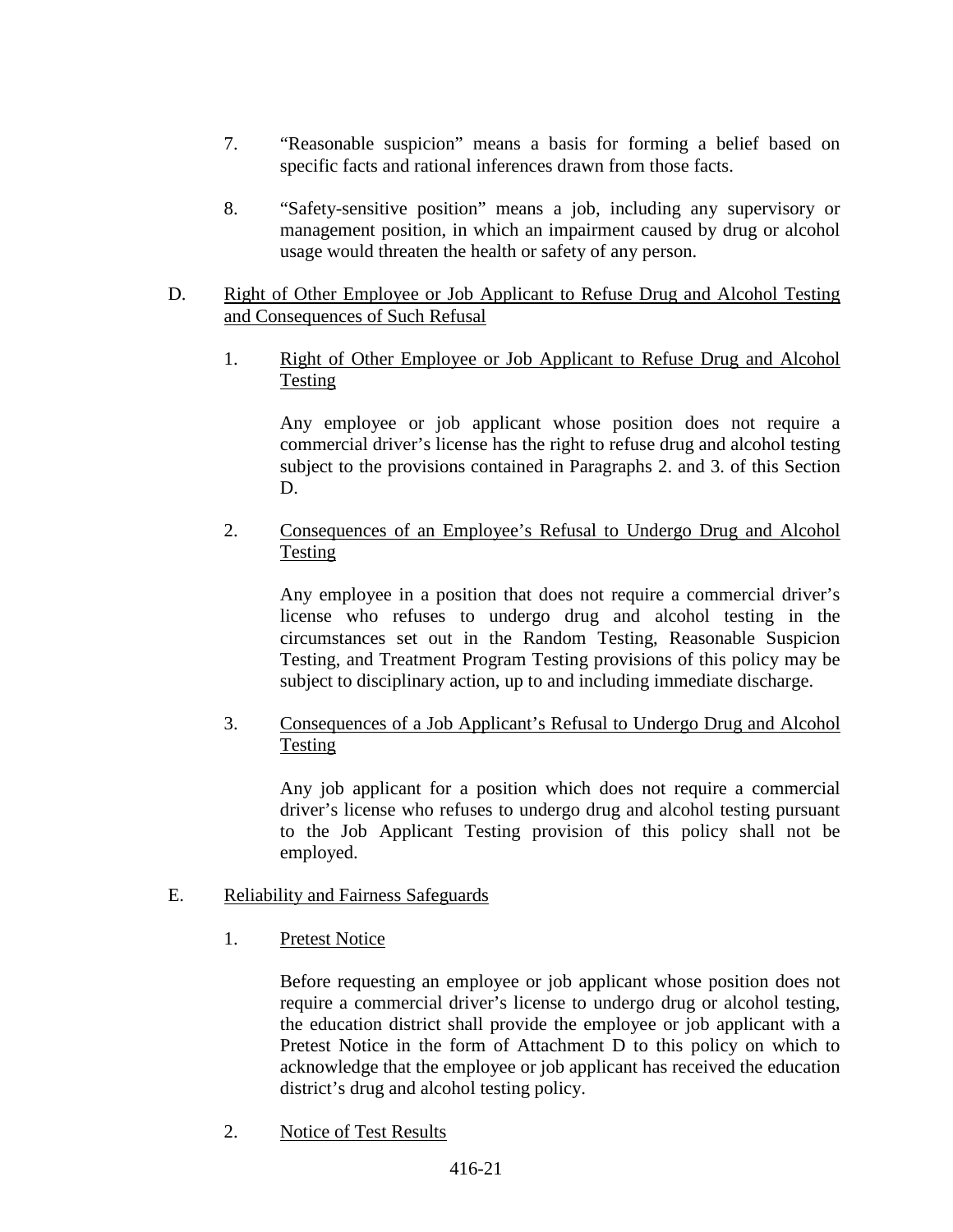Within three (3) working days after receipt of a test result report from the testing laboratory, the education district shall inform in writing an employee or job applicant who has undergone drug or alcohol testing of a negative test result on an initial screening test or of a negative or positive test result on a confirmatory test.

#### 3. Notice of and Right to Test Result Report

Within three (3) working days after receipt of a test result report from the testing laboratory, the education district shall inform in writing, an employee or job applicant who has undergone drug or alcohol testing of the employee or job applicant's right to request and receive from the education district a copy of the test result report on any drug or alcohol test.

## 4. Notice of and Right to Explain Positive Test Result

- a. If an employee or job applicant has a positive test result on a confirmatory test, the education district shall provide him or her with notice of the test results and, at the same time, written notice of the right to explain the results and to submit additional information.
- b. The education district may request that the employee or job applicant indicate any over-the-counter or prescription medication that the individual is currently taking or has recently taken and any other information relevant to the reliability of, or explanation for, a positive test result.
- c. The employee may present verification of enrollment in the medical cannabis patient registry as part of the employee's explanation.
- d. Within three (3) working days after notice of a positive test result on a confirmatory test, an employee or job applicant may submit information (in addition to any information already submitted) to the education district to explain that result.

# 5. Notice of and Right to Request Confirmatory Retests

- a. If an employee or job applicant has a positive test result on a confirmatory test, the education district shall provide him or her with notice of the test results and, at the same time, written notice of the right to request a confirmatory retest of the original sample at his or her expense.
- b. An employee or job applicant may request a confirmatory retest of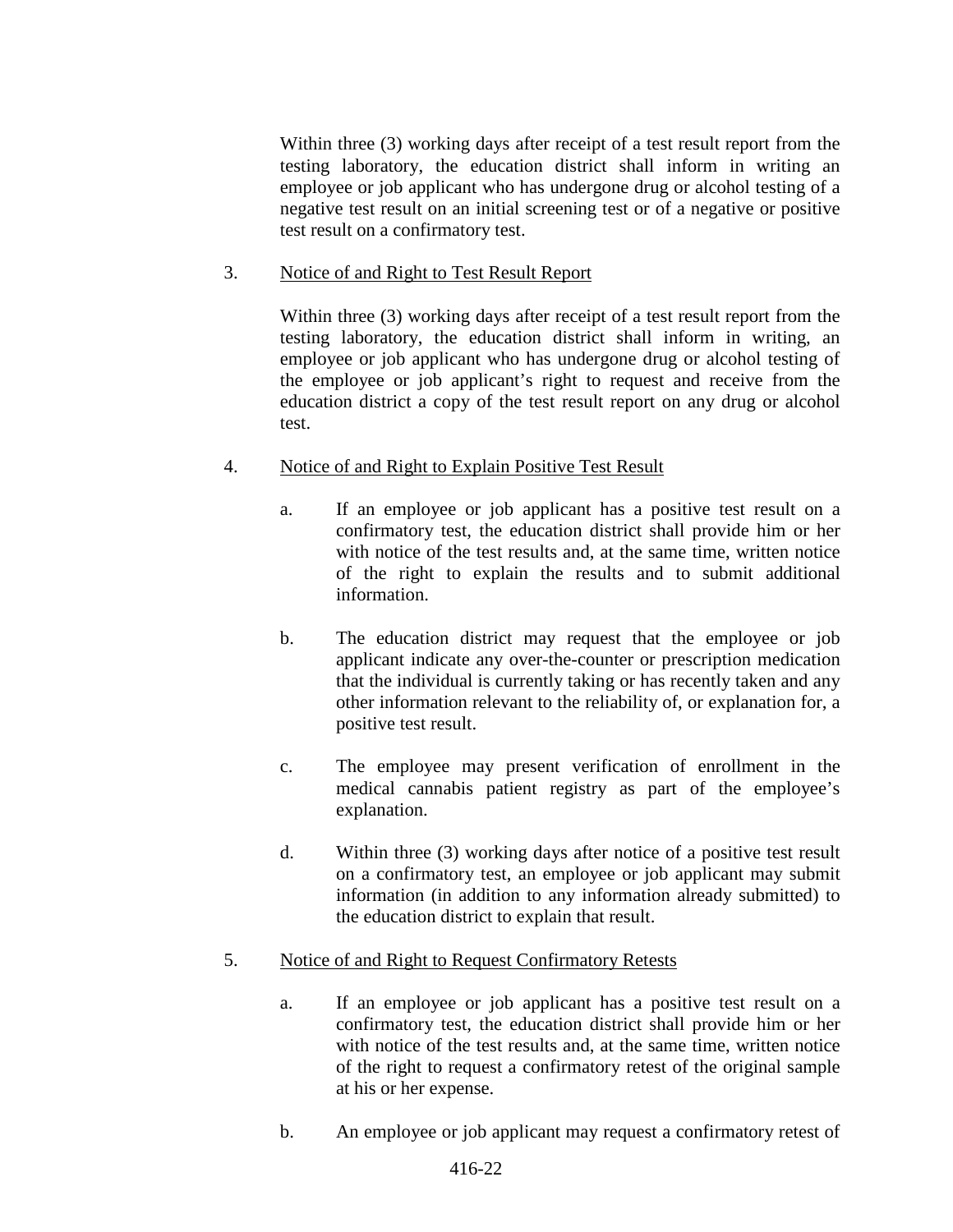the original sample at his or her own expense after notice of a positive test result on a confirmatory test. Within five (5) working days after notice of the confirmatory test result, the employee or job applicant shall notify the education district in writing of his or her intention to obtain a confirmatory retest. Within three (3) working days after receipt of the notice, the education district shall notify the original testing laboratory that the employee or job applicant has requested the laboratory to conduct the confirmatory retest or to transfer the sample to another laboratory licensed under Minn. Stat. § 181.953, Subd. 1 to conduct the confirmatory retest. The original testing laboratory shall ensure that appropriate chainof-custody procedures are followed during transfer of the sample to the other laboratory. The confirmatory retest must use the same drug or alcohol threshold detection levels as used in the original confirmatory test. If the confirmatory retest does not confirm the original positive test result, no adverse personnel action based on the original confirmatory test may be taken against the employee or job applicant.

6. If an employee or job applicant has a positive test result on a confirmatory test, the education district, at the time of providing notice of the test results, shall also provide written notice to inform him or her of other rights provided under Sections F. or G., below, whichever is applicable.

Attachments E and F to this policy provide the Notices described in Paragraphs 2. through 6. of this Section E.

## F. Discharge and Discipline of Employees Whose Positions Do Not Require a Commercial Driver's License

- 1. The education district may not discharge, discipline, discriminate against, request, or require rehabilitation of an employee on the basis of a positive test result from an initial screening test that has not been verified by a confirmatory test.
- 2. In the case of a positive test result on a confirmatory test, the employee shall be subject to discipline which includes, but is not limited to, immediate suspension without pay and immediate discharge, pursuant to the provisions of this policy.
- 3. The education district may not discharge an employee for whom a positive test result on a confirmatory test was the first such result for the employee on a drug or alcohol test requested by the education district, unless the following conditions have been met:
	- a. The education district has first given the employee an opportunity to participate in, at the employee's own expense or pursuant to coverage under an employee benefit plan, either a drug or alcohol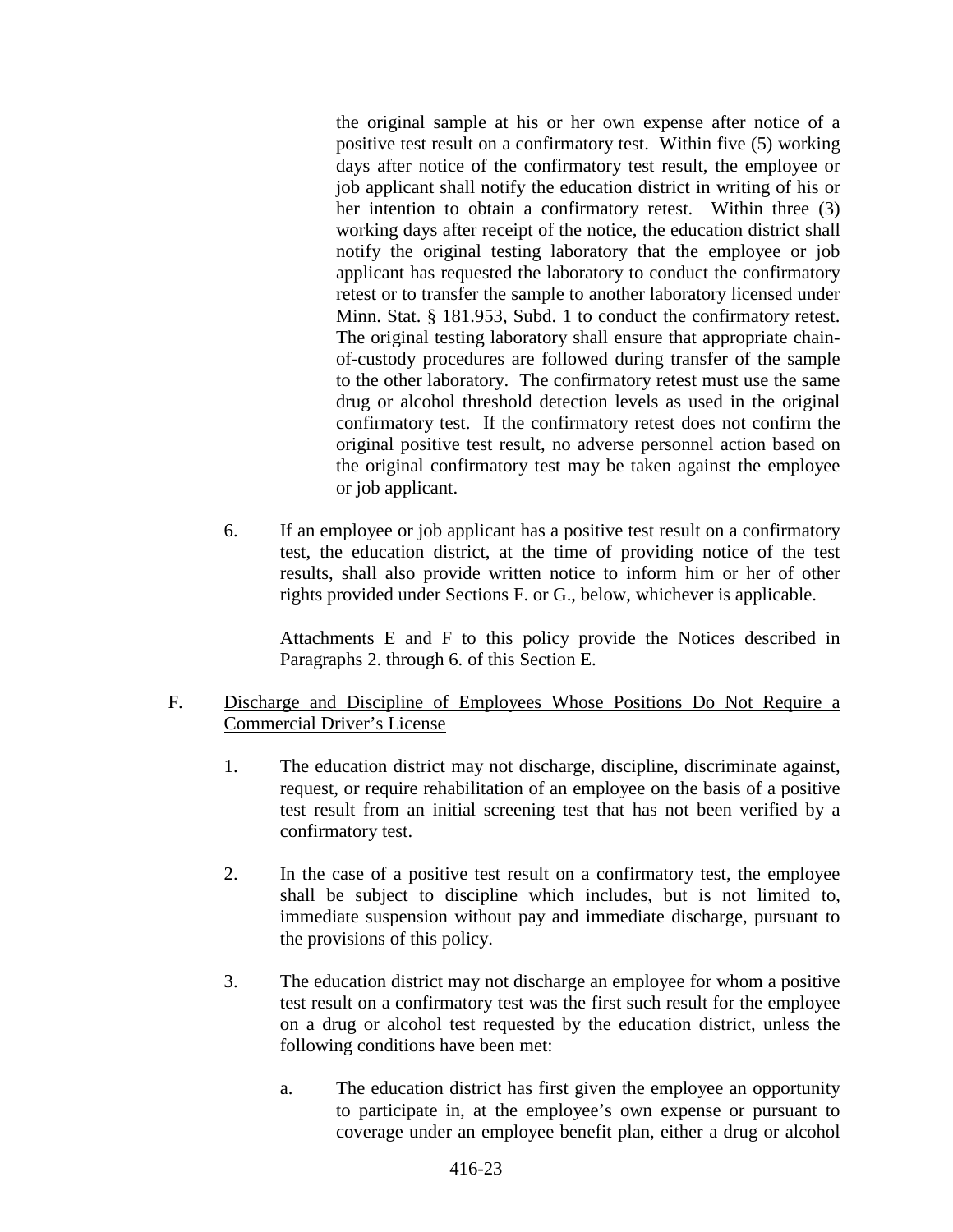counseling or rehabilitation program, whichever is more appropriate, as determined by the education district after consultation with a certified chemical abuse counselor or a physician trained in the diagnosis and treatment of chemical dependency; and

- b. The employee has either refused to participate in the counseling or rehabilitation program or has failed to successfully complete the program, as evidenced by withdrawal from the program before its completion or by a positive test result on a confirmatory test after completion of the program.
- 4. Notwithstanding Paragraph 1., the education district may temporarily suspend the tested employee or transfer that employee to another position at the same rate of pay pending the outcome of the confirmatory test and, if requested, the confirmatory retest, provided the education district believes that it is reasonably necessary to protect the health or safety of the employee, co-employees or the public. An employee who has been suspended without pay must be reinstated with back pay if the outcome of the confirmatory test or requested confirmatory retest is negative.
- 5. The education district may not discharge, discipline, discriminate against, request, or require rehabilitation of an employee on the basis of medical history information or the employee's status as a patient enrolled in the medical cannabis registry program revealed to the education district, unless the employee was under an affirmative duty to provide the information before, upon, or after hire, or failing to do so would violate federal law or regulations or cause the education district to lose money or licensing-related benefit under federal law or regulations.
- 6. The education district may not discriminate against any employee in termination, discharge, or any term of condition of employment or otherwise penalize an employee based upon an employee registered patient's positive drug test for cannabis components or metabolites, unless the employee used, possessed, or was impaired by medical cannabis on education district property during the hours of employment.
- 7. An employee must be given access to information in his or her personnel file relating to positive test result reports and other information acquired in the drug and alcohol testing process and conclusions drawn from and actions taken based on the reports or other acquired information.
- G. Withdrawal of Job Offer for an Applicant for a Position That Does Not Require a Commercial Driver's License

If a job applicant has received a job offer made contingent on the applicant's passing drug and alcohol testing, the education district may not withdraw the offer based on a positive test result from an initial screening test that has not been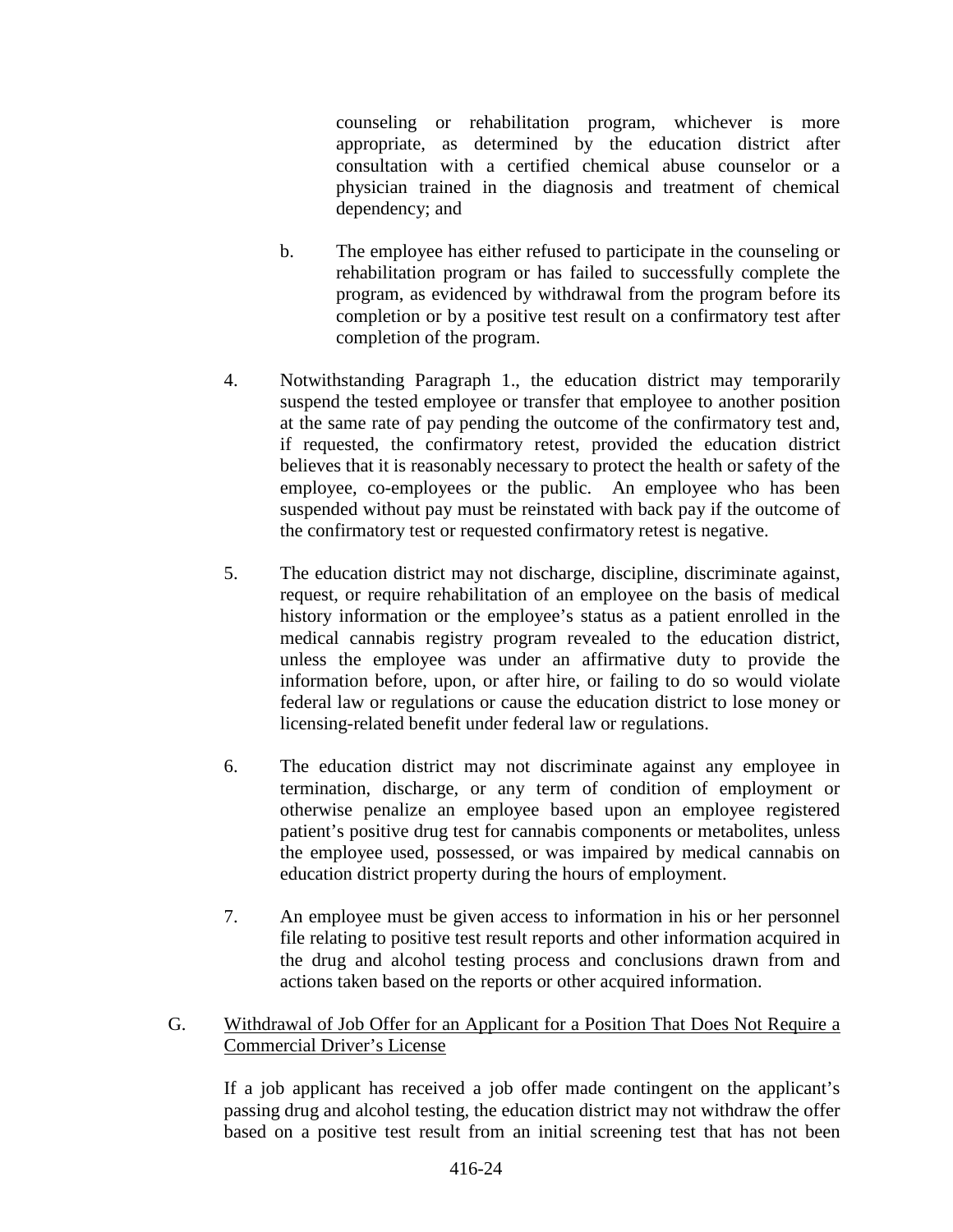verified by a confirmatory test. In the case of a positive test result on a confirmatory test, the education district may withdraw the job offer.

H. Chain-of-Custody Procedures

The education district has established its own reliable chain-of-custody procedures to ensure proper record keeping, handling, labeling, and identification of the samples to be tested. The procedures require the following:

- 1. Possession of a sample must be traceable to the employee from whom the sample is collected, from the time the sample is collected through the time the sample is delivered to the laboratory;
- 2. The sample must always be in the possession of, must always be in view of, or must be placed in a secure area by a person authorized to handle the sample;
- 3. A sample must be accompanied by a written chain-of-custody record; and
- 4. Individuals relinquishing or accepting possession of the sample must record the time the possession of the sample was transferred and must sign and date the chain-of-custody record at the time of transfer.
- I. Privacy, Confidentiality and Privilege Safeguards
	- 1. Privacy Limitations

A laboratory may only disclose to the education district test result data regarding the presence or absence of drugs, alcohol or their metabolites in a sample tested.

2. Confidentiality Limitations

With respect to employees and job applicants, test result reports and other information acquired in the drug or alcohol testing process are private data on individuals as that phrase is defined in Minn. Stat. Ch. 13, and may not be disclosed by the education district or laboratory to another employer or to a third-party individual, governmental agency, or private organization without the written consent of the employee or job applicant tested.

3. Exceptions to Privacy and Confidentiality Disclosure Limitations

Notwithstanding Paragraphs 1. and 2., evidence of a positive test result on a confirmatory test may be: (1) used in an arbitration proceeding pursuant to a collective bargaining agreement, an administrative hearing under Minn. Stat. Ch. 43A or other applicable state or local law, or a judicial proceeding, provided that information is relevant to the hearing or proceeding; (2) disclosed to any federal agency or other unit of the United